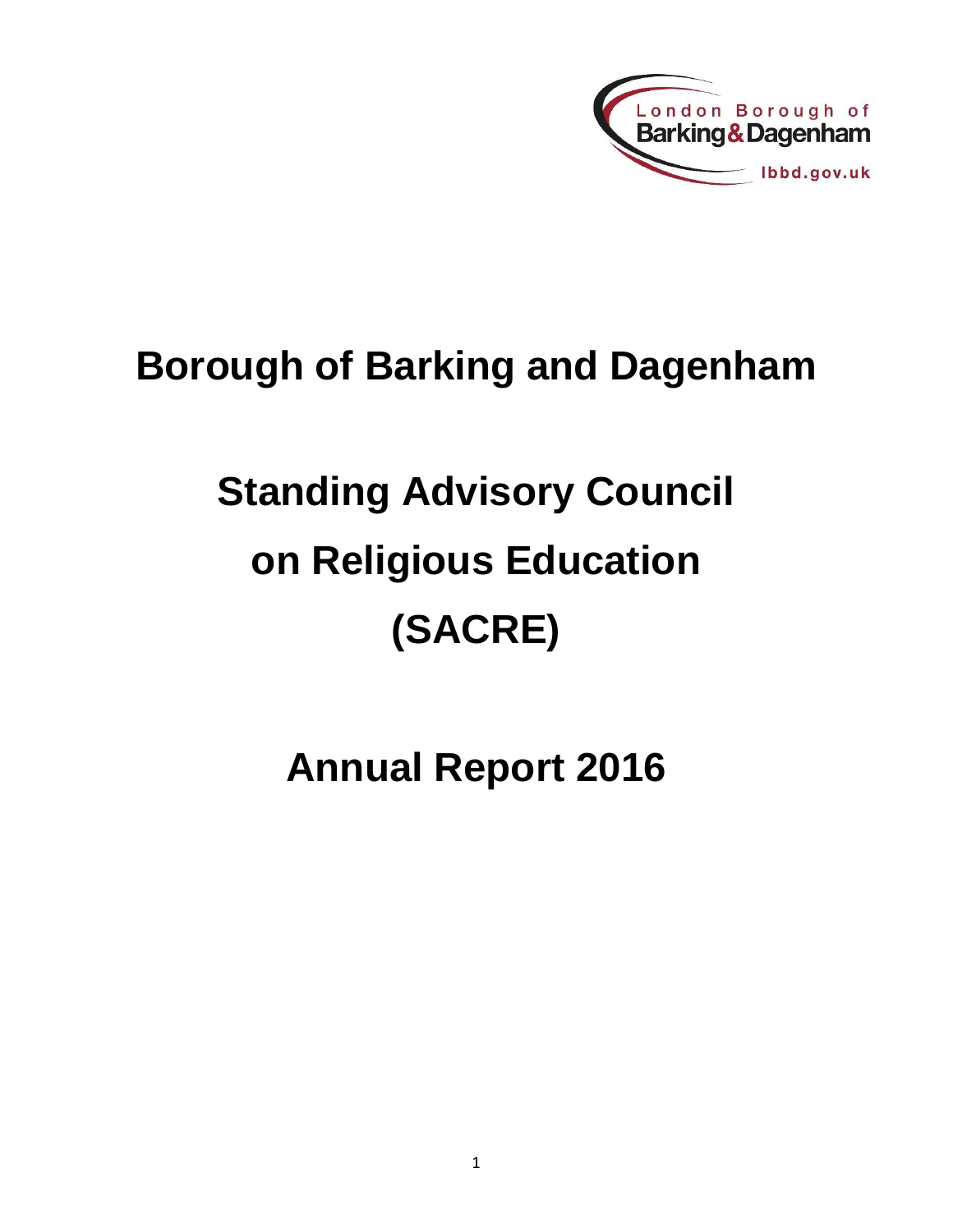### **Contents:**

- **Introduction:** Letter from the chair of SACRE
- **Section 1** Religious Education
- **Section 2** Collective worship
- **Section 3** Agreed Syllabus
- **Section 4** Links with Other Agencies
- **Section 5** Other issues

### **Appendices:**

- **Appendix A** Membership of Barking and Dagenham SACRE
- **Appendix B** Terms of reference and constitution
- **Appendix C** Summary of Barking and Dagenham RE results
- **Appendix D** SACRE development plan
- **Appendix E** Spiritual reflection / SMSC calendar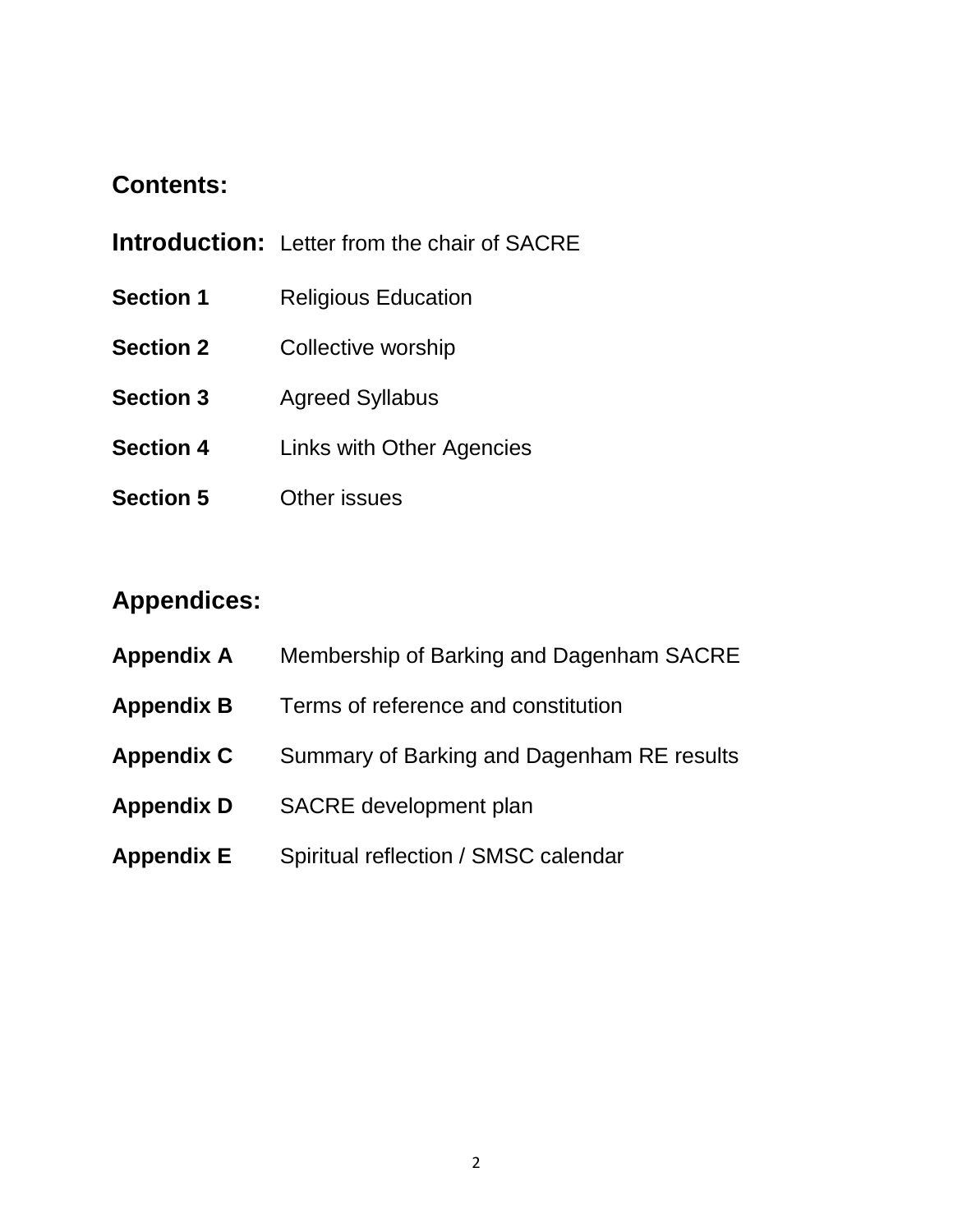### **Introduction from the Chair of SACRE**

Having been chair of SACRE for a brief period, I am sorry to say that I will be stepping down as I am moving to a new job in the autumn. I would like to thank all the committee members who have retired from the committee, namely, Reverend Lyn Hillier, Ms Jo Preston and Councillor John R White for their commitment and service over the years. I would also like to welcome Matthew Goodyear, representing primary heads, as a new member of the committee. I hope that SACRE will continue with its sterling work in monitoring and supporting the delivery of high quality RE and Collective Worship in the Borough. The SACRE has recently created a challenging and purposeful three-year development plan which will provide further direction for the role of the SACRE in supporting and developing the provision of RE in Barking and Dagenham. This outlines the role and support provided by the RE consultant, the provision of collective worship and the development of Agreed Syllabus support materials.

The RE consultant continues to facilitate termly networking meetings which are part of the NATRE local group network. The networking meetings have been very successful in providing opportunities for RE coordinators in Barking and Dagenham to continue to receive innovative support materials to be used alongside the current Agreed Syllabus.

The SACRE is very pleased with the standard of RE in schools. Teachers not only provide challenging and captivating RE lessons, which enable students to progress academically but they also develop the spiritual, moral, social and cultural aspect of every pupil.

I would like to thank the committee administrators for their hard work, and council representatives for the work they do to ensure that SACRE in Barking and Dagenham has the profile necessary to progress its work.

### **Reverend Y Gooljary, Chair of Barking and Dagenham SACRE**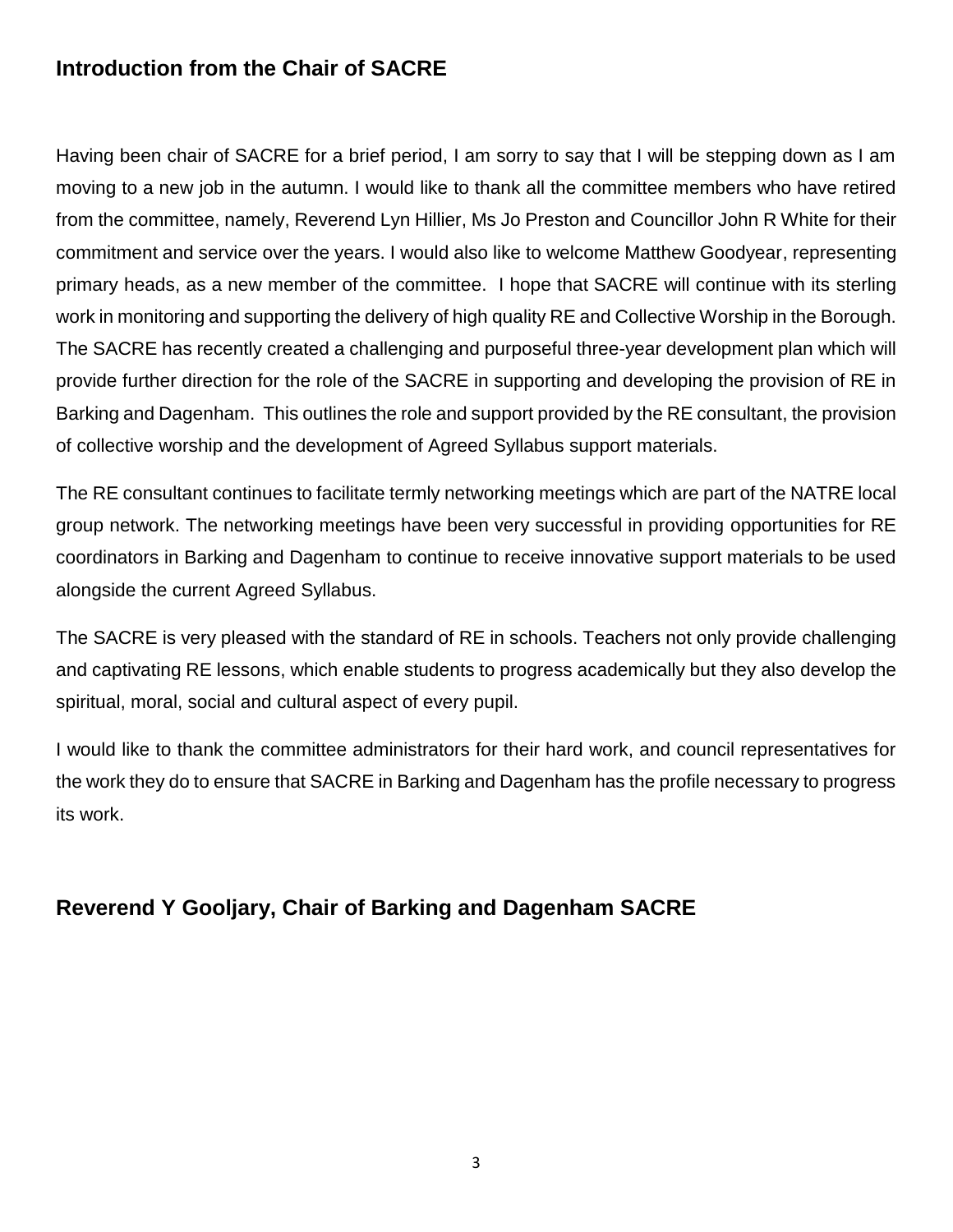### **1 Religious Education**

### **1.1 Standards in Religious Education**

The SACRE continues to fulfil its responsibility to monitor standards and quality in RE, collective worship and spiritual development. Examination results at GCSE, A/S and A level are monitored as part of the Borough's overall monitoring and evaluation of standards. SACRE members receive regular reports on standards and quality of provision of RE at each meeting.

Schools provide a detailed report on the provision of RE which is presented annually as an item for the Directors Report to school Governing bodies. The provision of RE is continually improving across the Borough of Barking and Dagenham. This is being achieved by providing networking meetings and department self-assessment guidance which has been provided by the RE consultant.

Governors in maintained schools are reminded of the requirement to adopt the locally Agreed Syllabus and to receive an annual report on the provision of RE in their school. The annual report will usually include an analysis of data, updates on new curriculum changes, members of staff and RE departmental developments.

### **1.2 Religious Studies examinations results 2016**

#### **Analysis of GCSE and A level results for 2016**

School entry policies for GCSE Religious Studies differ, depending on the individual arrangements for statutory RE within the key stage 4 curriculum and the availability of GCSE Religious Studies within the school's key stage 4 option choices. Patterns of entry vary considerably between schools. All schools entered pupils for GCSE Religious Studies with cohorts ranging from 137 (59.3%) at Warren to 270 (94.1%) at Eastbury. The comments that follow, on achievement, will clearly be affected by the overall patterns of entry.

#### **Achievement at GCSE Religious studies**

47% of Barking and Dagenham students were entered for the full GCSE in Religious Studies which is broadly in line with national figures at 45.7%. Overall 63.4% of those pupils entered achieved A\*-C grades, which is below the national average figure of 71.7%. Four schools, All Saints (73.7%), Barking Abbey (92.7%), Jo Richardson (77.4%) and Robert Clack (87.7%) exceeded the national picture significantly. Achievement at the higher grades (A\*/A) for GCSE Religious Studies in Barking and Dagenham is 20.6% which is below the national figure 29.6%. This figure is exceeded by three schools; Barking Abbey (31.7%), Jo Richardson (32.3%) and Robert Clack (35.1%). One reason for the variation in the achievement of the higher grades is due to some schools delivering the full GCSE course during the one hour of statutory RE allocated time per week.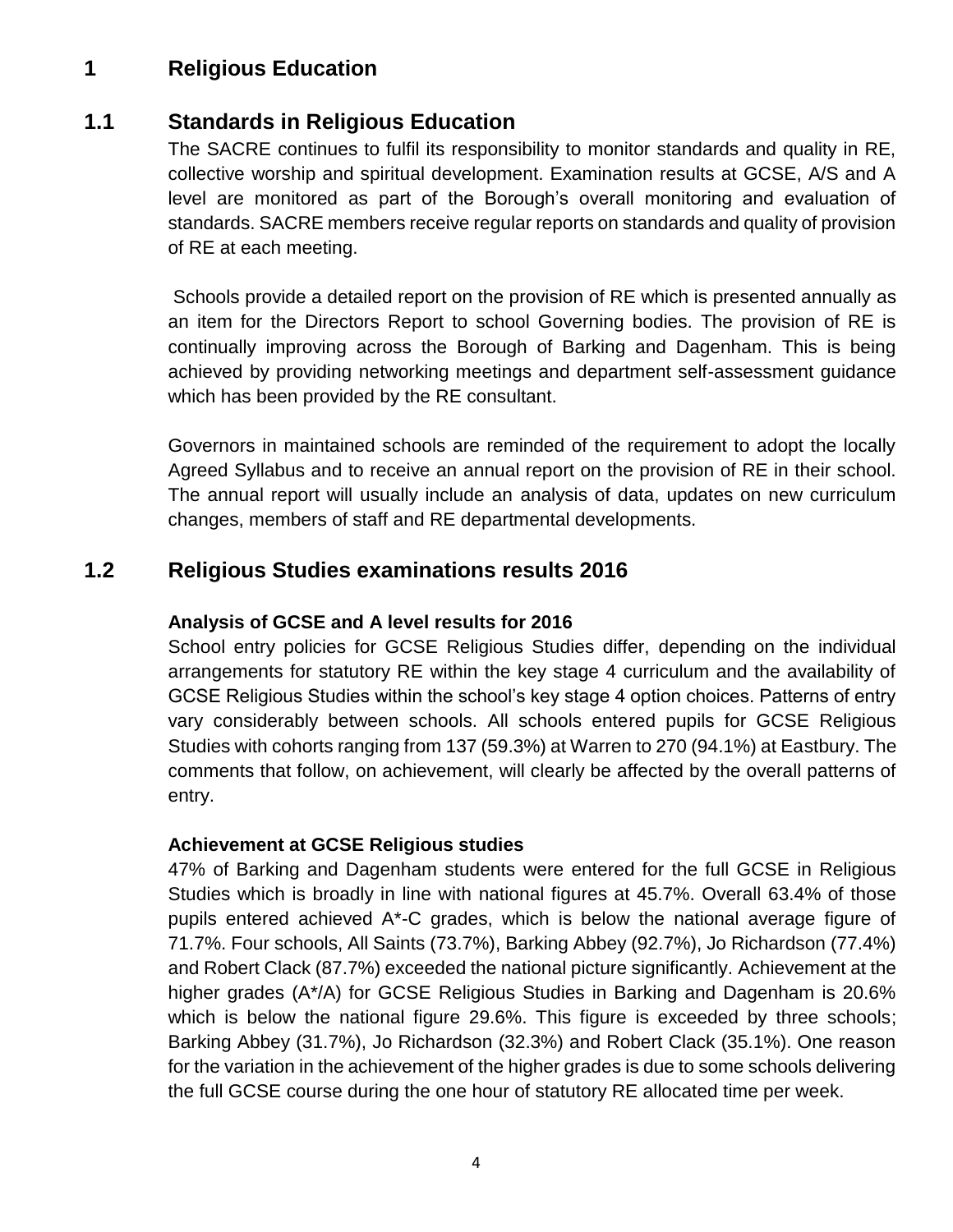#### **Achievement at advanced level in Religious Studies**

Nine schools entered students for A level RS, a total of 88 students. Dagenham Park achieved 100% A\*-C exceeding the national figure of 80.3% A\*-C. All schools in Barking and Dagenham achieved 6.8% A\*-A which is significantly below the national figure of 24.1%. Three schools achieved grades A\*-A, All Saints (11.1%), Barking Abbey (7.0%) and Robert Clack (13.3%). All schools achieved 100% A\*-E, exceeding the national figure of 98%.

#### **Governors will generally want to satisfy themselves that:**

- The statutory requirements for the provision of RE are being met at key stage 4.
- The overall proportion of pupils being entered for any accreditation in RE GCSE are appropriate.
- The achievement of pupils in RE at A\*-C and A\*-A is sufficiently good.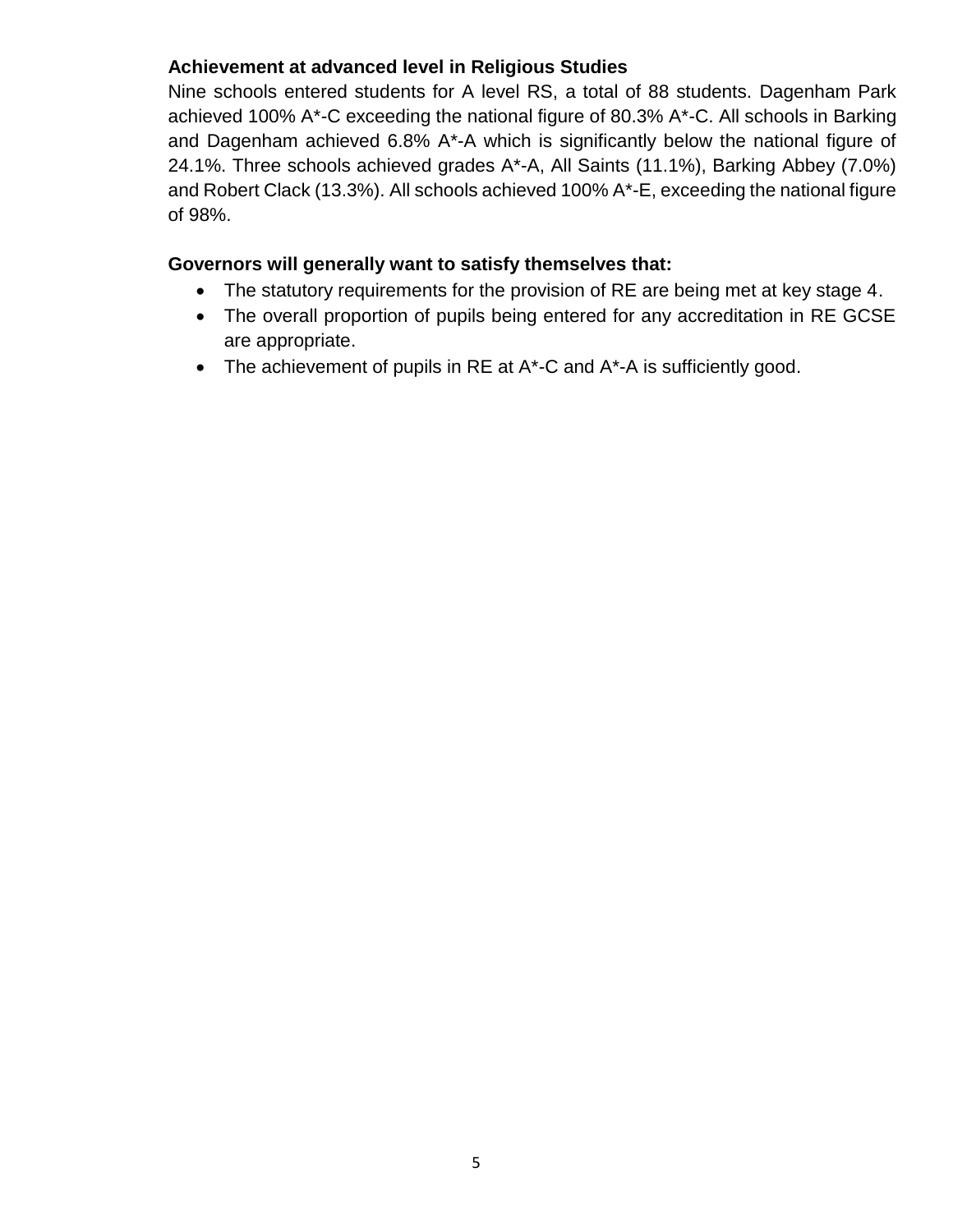### **Summary of Barking and Dagenham Secondary Schools Religious Education GCSE results 2016 (Revised)**



### **Summary of Barking and Dagenham Secondary Schools Religious Education A Level Results 2016 (Revised)**

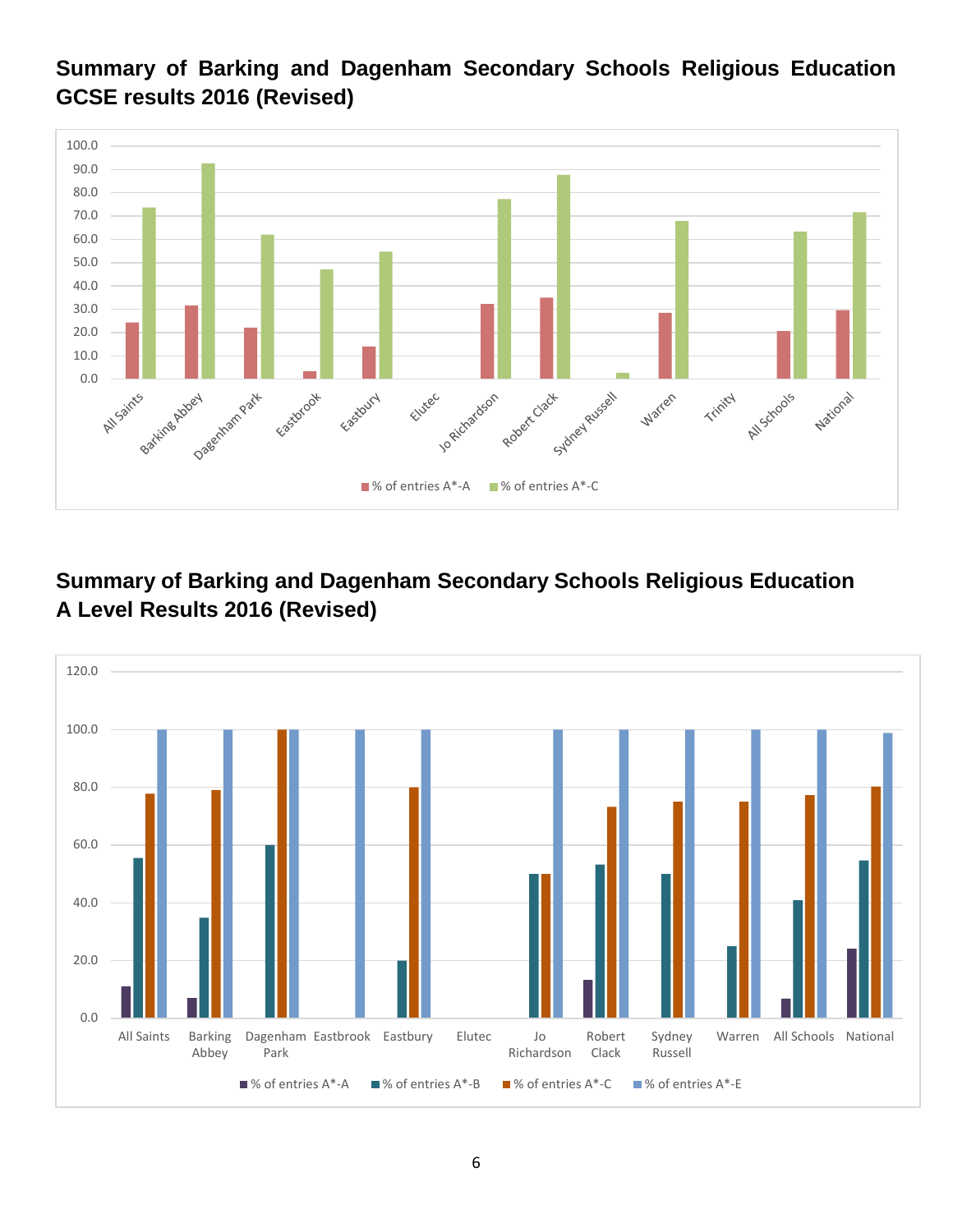### **1.3 Information provided by SACRE**

National reports and information and resource materials produced by NASACRE are discussed by SACRE. Recently published documents discussed by SACRE include improving the spiritual, moral, social cultural aspects of learning and the PSHE curriculum followed in Barking and Dagenham

The SACRE has systematically reviewed school Ofsted reports in Barking and Dagenham, monitoring the provision and standard of Spiritual, Moral, Social, Cultural aspects of learning.

#### **Ripple Primary School Suffolk Road Site: Suffolk Road, Barking, Essex IG11 7QS 21 Jun 2016**

*The school's work to promote spiritual, moral, social and cultural development is good*  and can be seen throughout the broad curriculum on offer. British values are well *developed. Pupils demonstrate a strong sense of right and wrong and are tolerant and respectful of religions and cultures which are different from their own. Provision in the Acorns additionally resourced provision has a significant impact on the social development of the pupils who attend.*

#### **Lady Aisha Academy, Victoria Road, Barking, Essex, IG11 8PY 21 April 2016**

*British values are well promoted. All pupils study other faiths in religious education lessons and show tolerance of and respect for the range of lifestyles in the diverse local community.*

#### **Riverside School**

#### **Thames Road, Barking, IG11 0HZ**

#### **3–4 June 2015**

*Students' social, moral, spiritual and cultural development is good. Leaders ensure that teachers in all subjects take responsibility for developing students' literacy and mathematical skills. Students' social, moral, spiritual and cultural development is a priority for all teachers. Students explore the opportunities and responsibilities of life in modern Britain through regular 'civics' lessons, assemblies and carefully selected guest speakers.*

### **1.4 Governor Training**

No governor training on RE or collective worship has been held this year however all Governing Bodies continue to receive the annual RE report on Religious Education in Barking and Dagenham.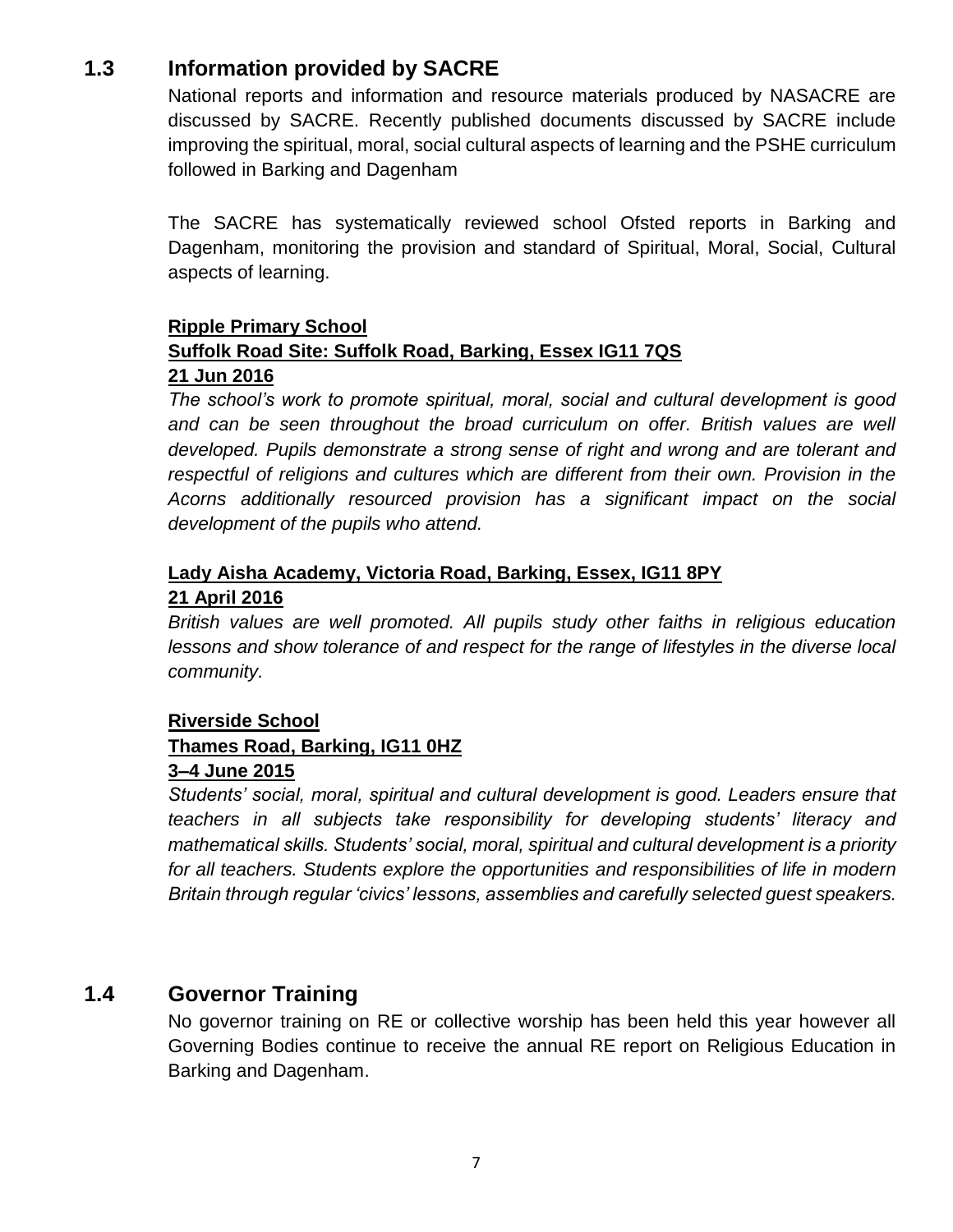### **1.5 Teacher Training**

Specialist advice and support is available for schools from the RE consultant, Shareena Pradhan, who is based at Eastbury Community school.

Shareena has continued to support schools and RE co-ordinators by facilitating whole school INSET training sessions for delivering effective RE, creating assessment guidance documents, and developing new innovative programmes of study in line with the Agreed Syllabus for Barking and Dagenham. Schools are also kept informed of new initiatives and national changes.

Many school INSET training sessions have been delivered by Shareena, at which interactive teaching and learning ideas have been demonstrated. Teachers and RE coordinators have been given the opportunity to attend training sessions where creative, kinaesthetic, and critical thinking learning activities have been shared. Furthermore, a wealth of resources, to support activities in the classroom, has been provided.

In addition to providing whole school INSET opportunities, RE co-ordinators have been able to contact the RE advisor to obtain one-to-one individualised support. Support has also been provided regarding the following:

- The implementation of the Agreed Syllabus.
- Creating challenging and insightful lessons and schemes of work.
- The completion of the RE report to governors.
- Guidance on the delivery of SMSC and British Values in schools. Many schools have been provided with a template, to which they often refer, for SMSC and British values planning and development.
- Support with the RE Quality Mark application.
- Advice provided on the statutory requirements for RE in the school timetable.

Shareena has recently created a new Assessment in RE guidance document to be delivered to all schools in Barking and Dagenham. The document highlights which areas of the Agreed Syllabus should be assessed, provides examples of planning for assessment and explains how assessment may be carried out in lessons. The assessment document provides a variety of creative assessment strategies to be used in order to assess the knowledge, understanding, evaluative and analytical skills of students and young people.

Guidance on how to write the RE report to governors has also been created. Heads of RE and RE co-ordinators are encouraged to include a detailed report of progression in RE, information on how RE is linked to the whole school development plan and how the RE department contributes to the wider school community.

Advice on the application of the RE Quality Mark award continues to be shared with schools and progress has been made in this area. Schools are increasingly using the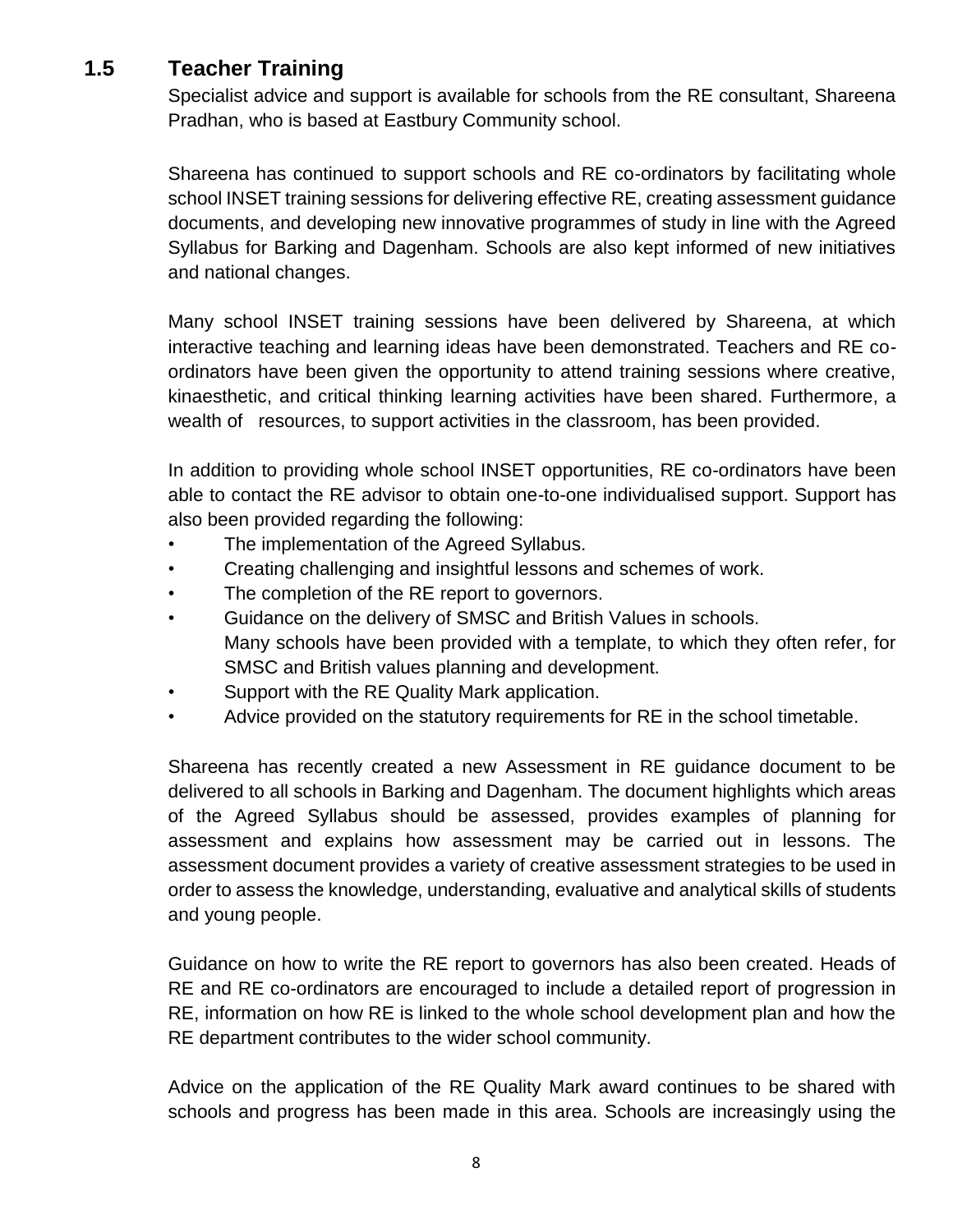criteria provided as a self-assessment tool in order to further develop their departments, as well as to prepare themselves for the application process.

A three-year development plan has also been drafted by the RE advisor, and developed and approved by SACRE. It is a strategic plan for the future work of SACRE and is a point of reference to inform the direction of travel. Many of the objectives on the threeyear development plan are being successfully met and further areas for developments are routinely being identified.

Positive feedback has been received from RE coordinators in receipt of specialist training and support:-

*'Informative and useful'* **John Perry Primary School.** *Excellent course, I feel quite inspired'* **Dorothy Barley Infant School.** *'A very good opportunity to network'* **St Peters School.**

### **1.6 Complaints concerning RE**

No formal complaints were made about Religious Education under the local statutory complaints procedure during 2015/2016.

**1.7 Requests for information under the Freedom of Information Act**

There were no requests for information during 2015/2016.

### **2 Collective Worship**

### **2.1 Training**

**2.2** The RE borough consultant has begun to share ideas and a specific programme which would support the delivery of collective worship / spiritual reflection. Individual schools have sought the advice of the RE consultant in order to create a specific programme to ensure that meaningful collective worship is carried out.

### **2.3 Determinations**

**2.4** There were no applications for determinations to alter the character of collective for all or some pupils in a particular school during 2015/2016.

### **2.5 Complaints concerning collective worship**

No formal complaints were made about collective worship under the local statutory complaints procedure during 2015/2016.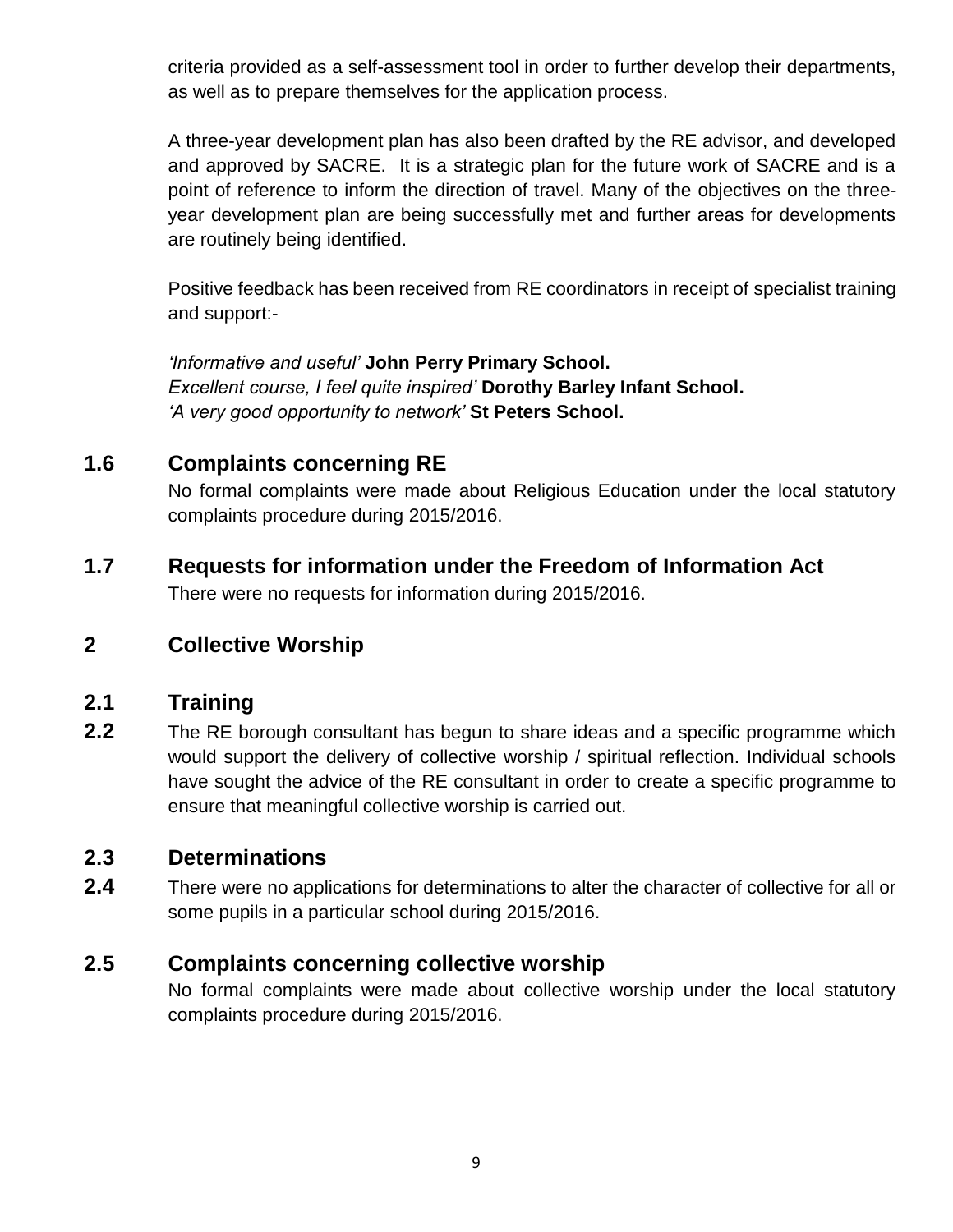### **3 Links with Other Agencies**

### **3.1 National**

Barking and Dagenham SACRE is a member of the National Association of SACRE's (NASACRE). Members have attended conferences and other events and reported at SACRE meetings.

The SACRE is also a member of NATRE and AREIAC which work to support the RE Consultant in their provision of training and resources.

#### **3.2 Local**

AREIAC hold 'local hub' meetings which the RE consultant attends. -meetings take place in local schools and local places of worship, creating stronger links with the local religious and educational community.

During the year SACRE meetings have been held in local schools and places of worship. Meetings have included the contributions from head teachers, teaching staff and students. Meetings scheduled in places of worship have included a detailed tour of the place of worship, a discussion about how the place of worship continues to support its local community followed by the main SACRE meeting.

#### **4 Other Issues**

#### **4.1 Budget**

The Local Authority has delegated a sum of money to SACRE to enable the group to function independently and effectively. The funds are allocated carefully. Expenditure includes national association affiliation fees and incidental expenses for example, travel and venue costs. Funding has been allocated to cover the costs of producing and disseminating the new Agreed Syllabus and to fund the services of the RE subject specialist to support schools.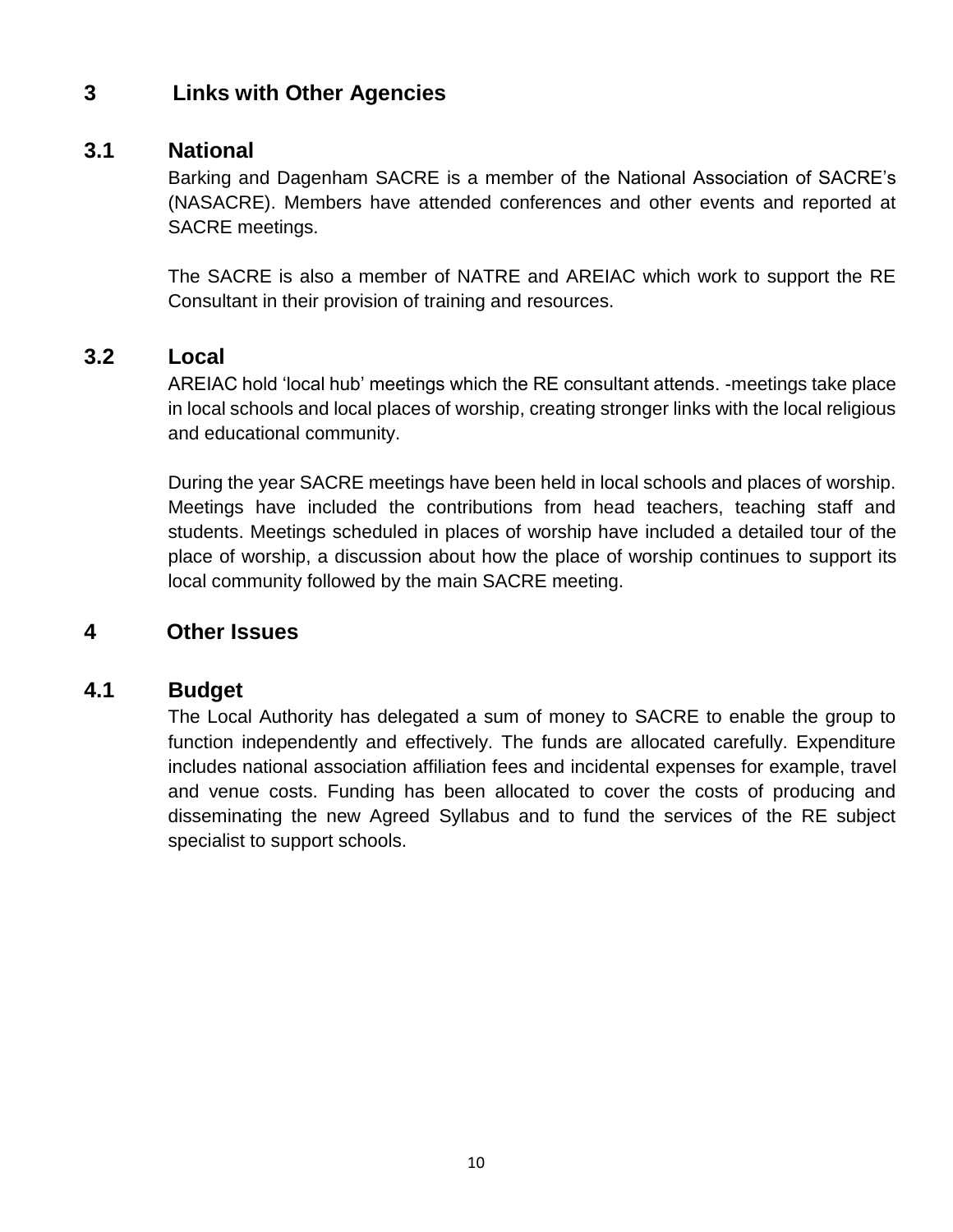### **Appendices**

### **Appendix A Membership of Barking and Dagenham SACRE**

### **Members of SACRE 2017**

**SACRE MEMBERS:**

#### **Group A - Representing The Church of England:**

Mrs Janet Hoepelman

#### **Group B - Representing other Christian denominations and other religions/belief systems:**

| Dr B Beheshti/Mrs Barbara Stanley-Hunt            | (Baha'i faith)                                |
|---------------------------------------------------|-----------------------------------------------|
| Mr $P N$ Fing                                     | (Hindu Community)                             |
| Shaheena Khan                                     | (Muslim Community)                            |
| Ms Randip Kaur Sahota (Vice-Chair)                | (Sikh Community)                              |
| <b>Group C - Representing teachers</b>            |                                               |
| Mr Joseph Sowerby                                 | (Professional Associations, ATL)              |
| <b>Matthew Goodyear</b>                           | (Barking & Dagenham Headteachers Association) |
| <b>Group D - Representing the Local Authority</b> |                                               |
| <b>Councillor Saima Ashraf</b>                    |                                               |
| <b>Local Authority Representatives:</b>           |                                               |
| Opal Brown - Director's Representative            |                                               |
| Shareena Pradhan - RE Consultant                  |                                               |
| <b>Clerical support:</b>                          |                                               |
| Joanne Atkinson                                   |                                               |
| Jackie Day                                        |                                               |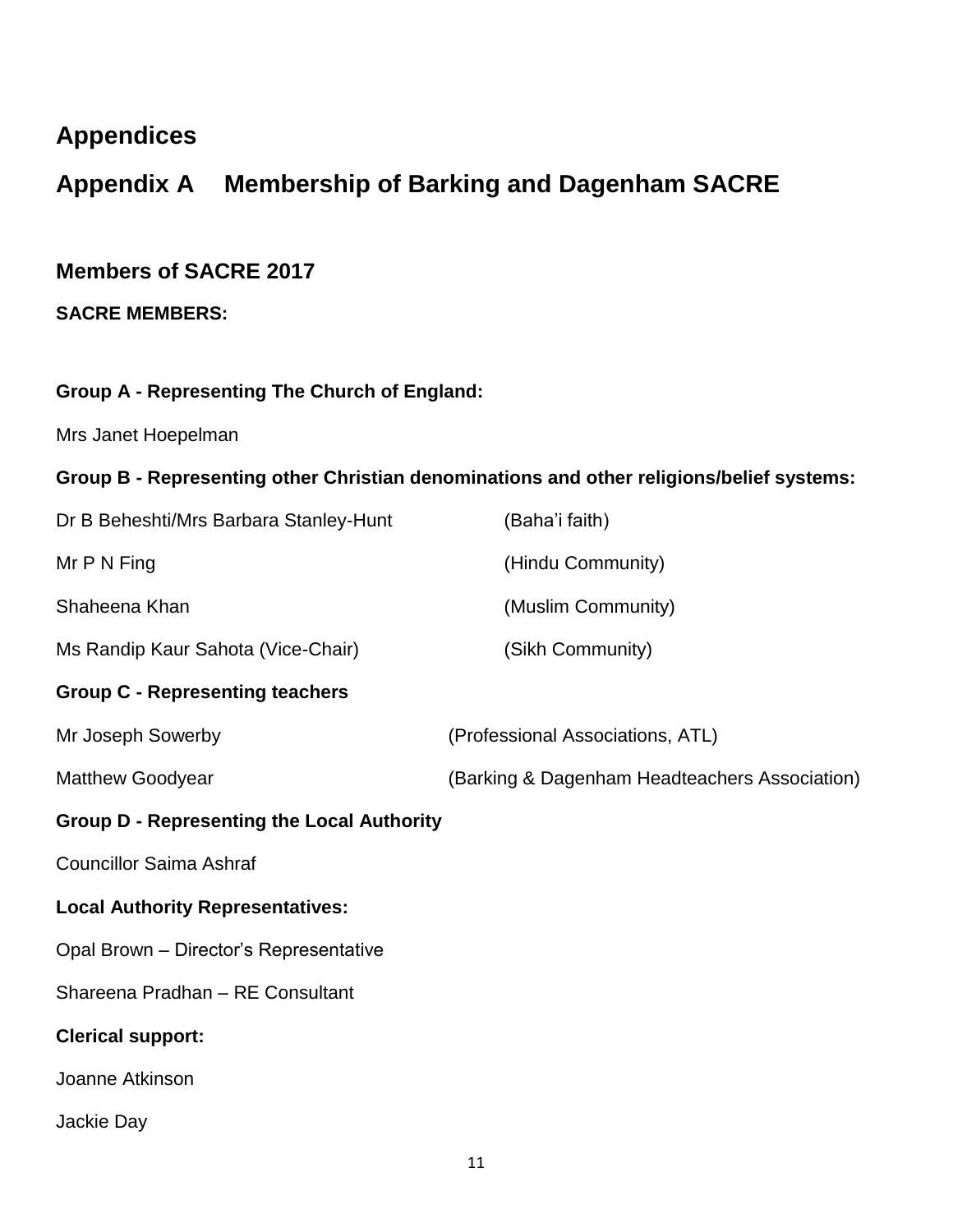### **Appendix B**

### **Terms of Reference and Constitution**

#### **Mission Statement**

To act as a forum bringing people together from a variety of communities to discuss and debate the issues RE raises in the modern world in order to support the teaching and resourcing of RE in the area. To strive, in its own working and style, to be a model of co-operation between people of varying religious, political and educational backgrounds. The SACRE is a broadly-based community consultative organisation and should be representative of the diverse community of Barking and Dagenham.

#### **Function and purpose**

The SACRE provides an opportunity for people from the educational and faith communities to work together in an imaginative and creative way to help develop the religious education of young people in Barking and Dagenham. It can provide an interfaith forum focused on the educational needs of the area. To this end SACRE will:

- Encourage the implementation of the Agreed Syllabus and in this regard to monitor the production of teaching resources and support material.
- Review the provision for RE and Collective Worship in community schools within the Borough.
- Give advice on methods of teaching Agreed Syllabus RE including the choice of teaching materials.
- Advise the LA on the provision for training for teachers.
- Monitor inspection reports on RE, Collective Worship and SMSC.
- Consider complaints about the provision and delivery of RE and collective Worship referred to it by the LA.
- Sponsor or support any activity or project which it deems to be consistent with the other terms of reference mentioned in this document.
- Produce a three-year development plan to guide the work and set objectives for future development.

#### **Legal Duties**

Its main function is to advise the LA on matters related to Collective Worship in community schools and some other schools and on the Religious Education given with the Agreed Syllabus. The SACRE can:

- Keep under review the effectiveness and appropriateness of the Agreed Syllabus until such time (and no later than five years after the publication of the last Agreed Syllabus) it decides to require the LA to convene an Agreed Syllabus Conference to institute a formal review.
- Advise on methods of teaching, choice of teaching material and the provision of training for teachers.
- To advise on the effective and creative implementation of the collective worship requirements of the Education Act 1996 and consider requests by schools for determinations.
- The SACRE must publish an annual report of its work and this to be sent to the Chief Executive's Office and QCA. • Demonstrate to OFSTED or any other Government body how SACRE supports RE as well as general policies of religious inclusion.
- Meet at least 3 times each year.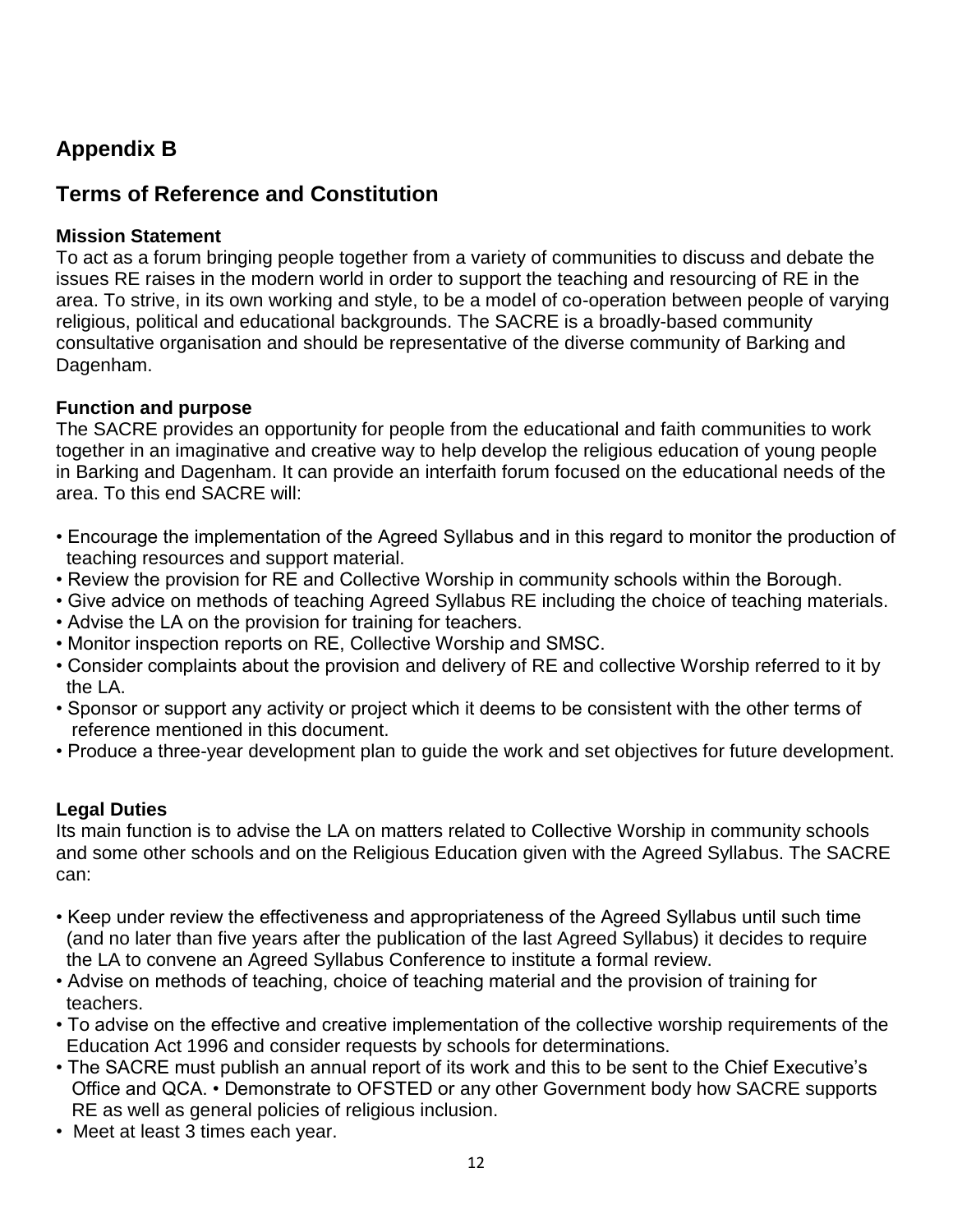#### **Membership of SACRE**

Membership of SACRE is at the discretion of the LA following national guidance. The pattern is that which is laid down for membership of the Agreed Syllabus Conference (ASC). This makes it possible for the SACRE to become an ASC as and when needed. Nominating bodies 'approval' for new members will be sought for membership of the ASC when an ASC is set up to review and develop a new Agreed Syllabus. The total number of SACRE members could be *up to* 30 (see below).

#### **Membership Bodies and Numbers of Representatives possible on SACRE Church of England** - up to 6 Representatives forming Committee A of the Agreed Syllabus Conference (ASC) see next section.

**All other religious communities and belief systems** – up to 14 representatives forming Committee B of the ASC.

**Teachers Professional Associations –** up to 4 representatives forming Committee C of the ASC.

**Local Authority – up to** 4 representatives forming Committee D of the ASC.

**Additional nominated members on the advice of the LA through the Education Division -** 2

representatives who would not have any voting rights during an ASC.

**Bodies and Organisations Responsible for Nomination of Members** The overall purpose of this is to ensure that all key religious groups are represented on the SACRE:

- Church of England.
- Diocesan Director of Education based at Chelmsford.
- Barking Council of Churches.
- BRES Roman Catholic Education Service.
- Barking Mosque Barking Gurdwara.
- Muslim, Sikh, Bahai, Hindu, and Jewish Communities plus any other which becomes known.
- The local secretaries of all teachers' unions.
- The local council.
- Other local authority organisations which have links with religious communities in Barking and Dagenham If it is difficult to gain formal nomination then the SACRE, at its discretion can appoint individuals to represent religious communities.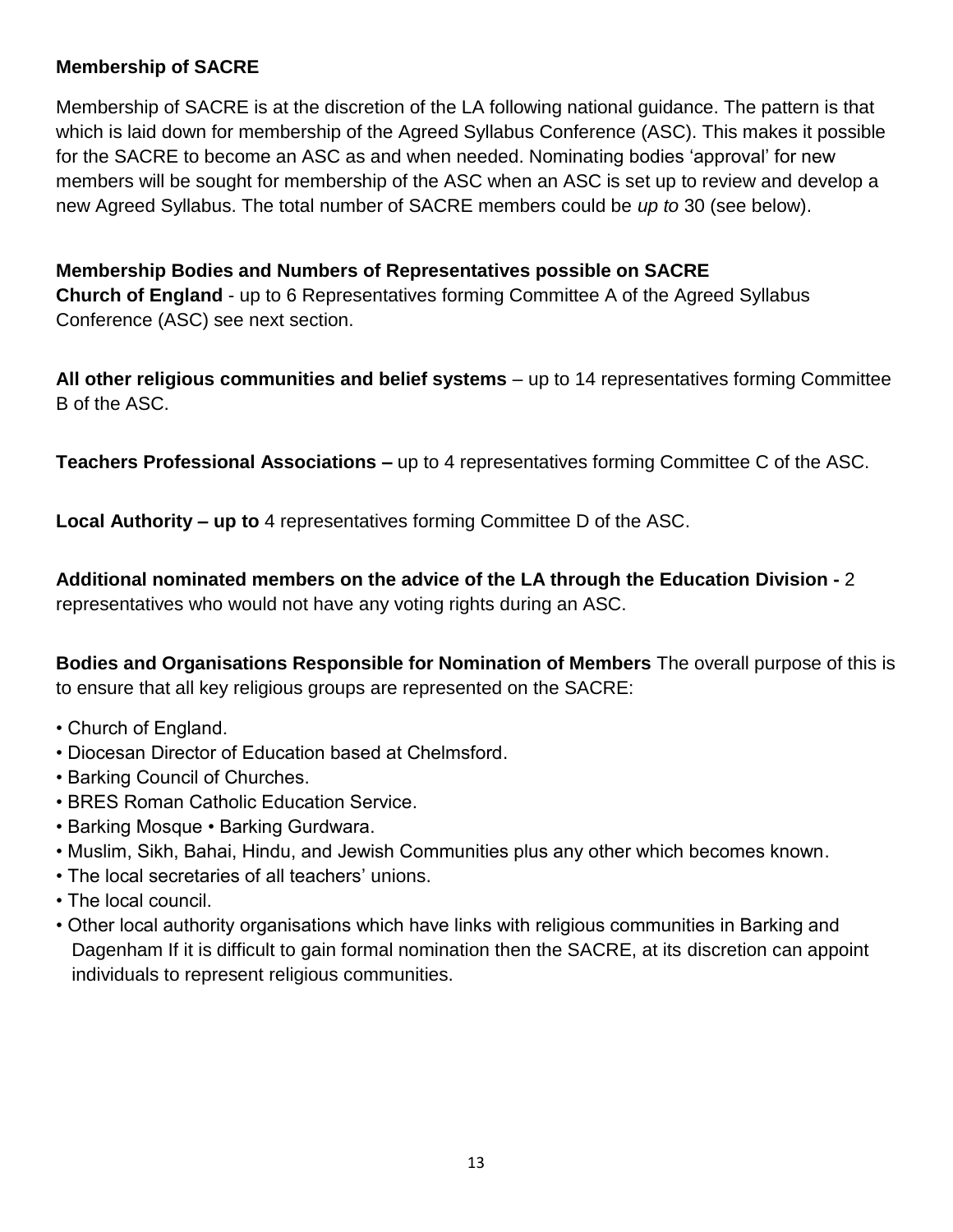#### **SACRE Meetings**

There will be at least three meetings each year chaired by a Council Member. The minutes and agenda will be decided by SACRE and sent out by the council to all SACRE members. For a meeting to be quorate it will need to have present at least one representative from the four committees that would form an ASC.

The Agenda will be agreed by the SACRE and the Chair ensuring that all relevant items are being addressed throughout the year. Notice of meetings, minutes and agenda will be sent out by the LA to representatives. Items on the agenda may include examination of OFSTED reports on the teaching of RE and on matters of Moral, Cultural and Spiritual Development that are raised in reports. It may also 11 consider determinations if a local school requests that its worship provision should not be 'broadly Christian' but represent a dominant religious group within that school. It will meet in a variety of venues to increase awareness of SACRE and its work. In addition to the above the SACRE may set up a small subcommittee to advise the whole SACRE on matters of policy and development.

#### **Agreed Syllabus Conference (ASC)**

An Agreed Syllabus Conference (ASC) is convened in order to produce an Agreed Syllabus for RE. IT should take into account any guidelines provided by the QCA or any other statutory or nonstatutory guidance. It is a separate legal entity from a SACRE. It contains the same four committees as a SACRE. Also, it can be made up from SACRE members but need not do so. There is no provision for co-opted members. The LA can appoint the Chair of the ASC or the LA may allow the ASC to choose its own Chair. The LA's responsibility to convene an ASC implies a duty to provide funds for its work. This is laid down in Education Act 1 '996 Chapter 111 Schedule 31'. Our SACRE is so constructed as to enable it to form an ASC however nominated members will not have a vote.

#### **Role of SACRE Members Representing Faith Communities**

- Should present a positive image of the religion they represent.
- Ensure that other members of their communities including parents with children at school are aware of the work and role of SACRE.
- Represent any issues of concern to parents and other community members.
- Create opportunities within SACRE meetings to raise awareness of issues of sensitivity in the teaching of RE to the children of their faith community.
- Advise on issues relating to the teaching and content of RE supporting schools in their best endeavours to develop their teaching.
- Support schools by helping to provide names of people suitable to resource teachers in the classroom or school assembly.
- Form Committee A and B during an Agreed Syllabus conference.

#### **Role of SACRE Members Representing Teachers Associations**

- Ensure that the needs of the schools and teachers are considered by SACRE in their discussions.
- Provide information about the context in which RE is taught.
- Ensure that the associations they represent are informed about the work of SACRE.
- Create opportunities for other teachers to learn about the work of SACRE and give them the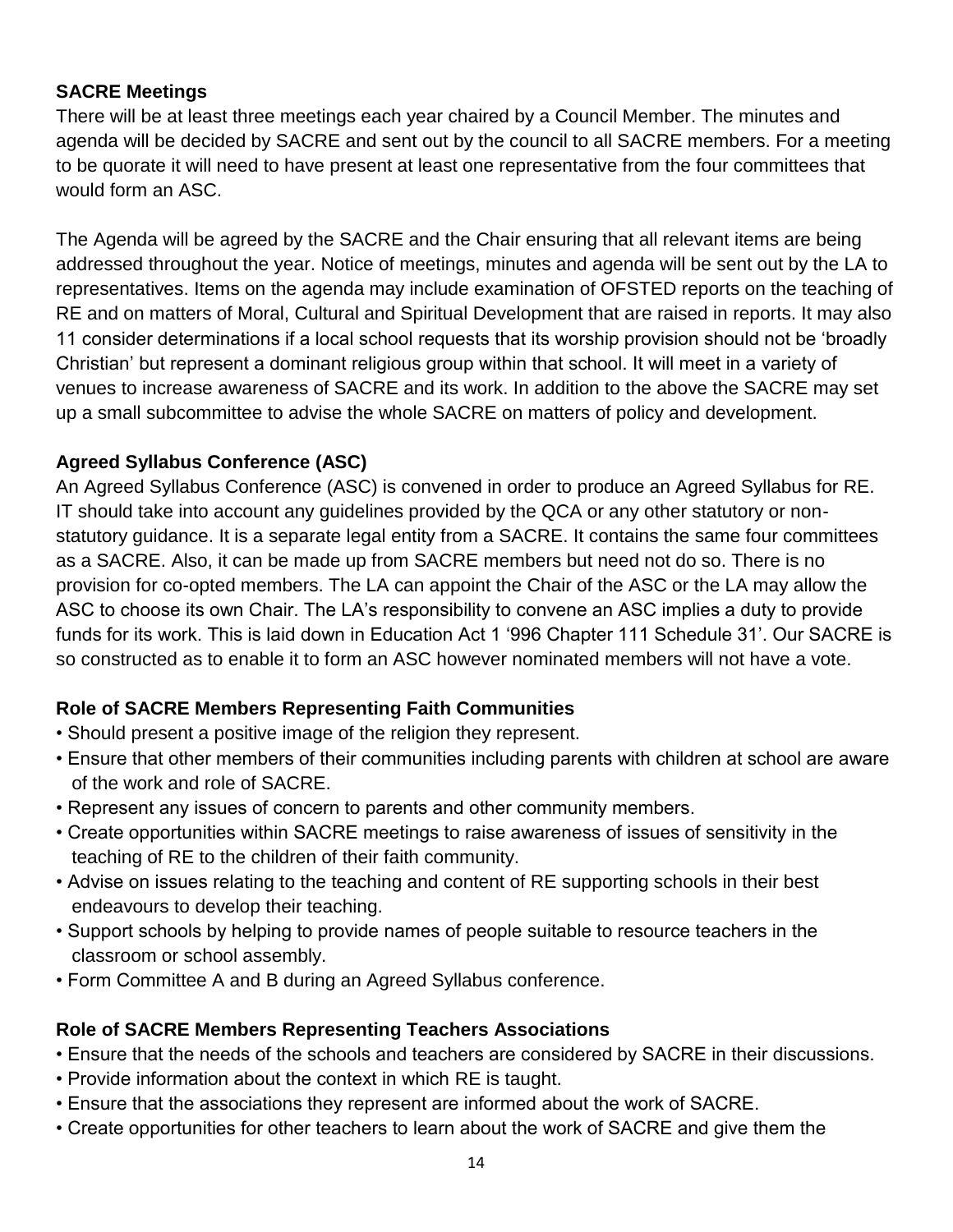opportunity to have their views expressed at SACRE meetings.

- Consult other teachers on matters of particular importance to the work of SACRE.
- Form Committee C during an ASC.

### **Role of SACRE Members Representing the LA**

- Bring to the meeting the breadth of education issues and concerns that elected members have and place the role of RE within it.
- Support RE in the various committee and structures of the LA.
- Give political support to the teaching and resourcing of RE. 12
- Appreciate the issues raised by a multi faith, multicultural society and reflect these concerns within the LA.
- Bringing the public dimension to debates about RE provision and support.
- Form Committee D during and ASC.

#### **Publicising the work of SACRE**

- Publish an annual report of its work specifying any matters on which it has advised the LA, broadly describing the nature of that advice, and setting out the reasons for offering advice on any matters which were not referred to it in the first place by the LA.
- Ensure proceedings are reported to all appropriate committees of the LA and the office of the Chief Executive.
- Make an annual presentation to the Assembly of the council on the work of SACRE before presentation of the annual Report to Chief Executive.
- To offer a presentation to the Youth Forum as a basis for initiating discussion on RE with? the young people involved. This will provide an element of feedback which the Schools wish to consider through the work of the School Improvement Service.
- Disseminate an understanding of the educational role of RE and Collective Worship and to encourage the active involvement of local religious groups and organisations.
- Annual reports to be sent to faith communities represented on the SACRE.
- Summary of annual report on the work of SACRE to be sent to schools for informing teachers and parents and to be published in the News and other appropriate organs of communication.
- Meetings are open to the public and notice of SACRE meetings should be published.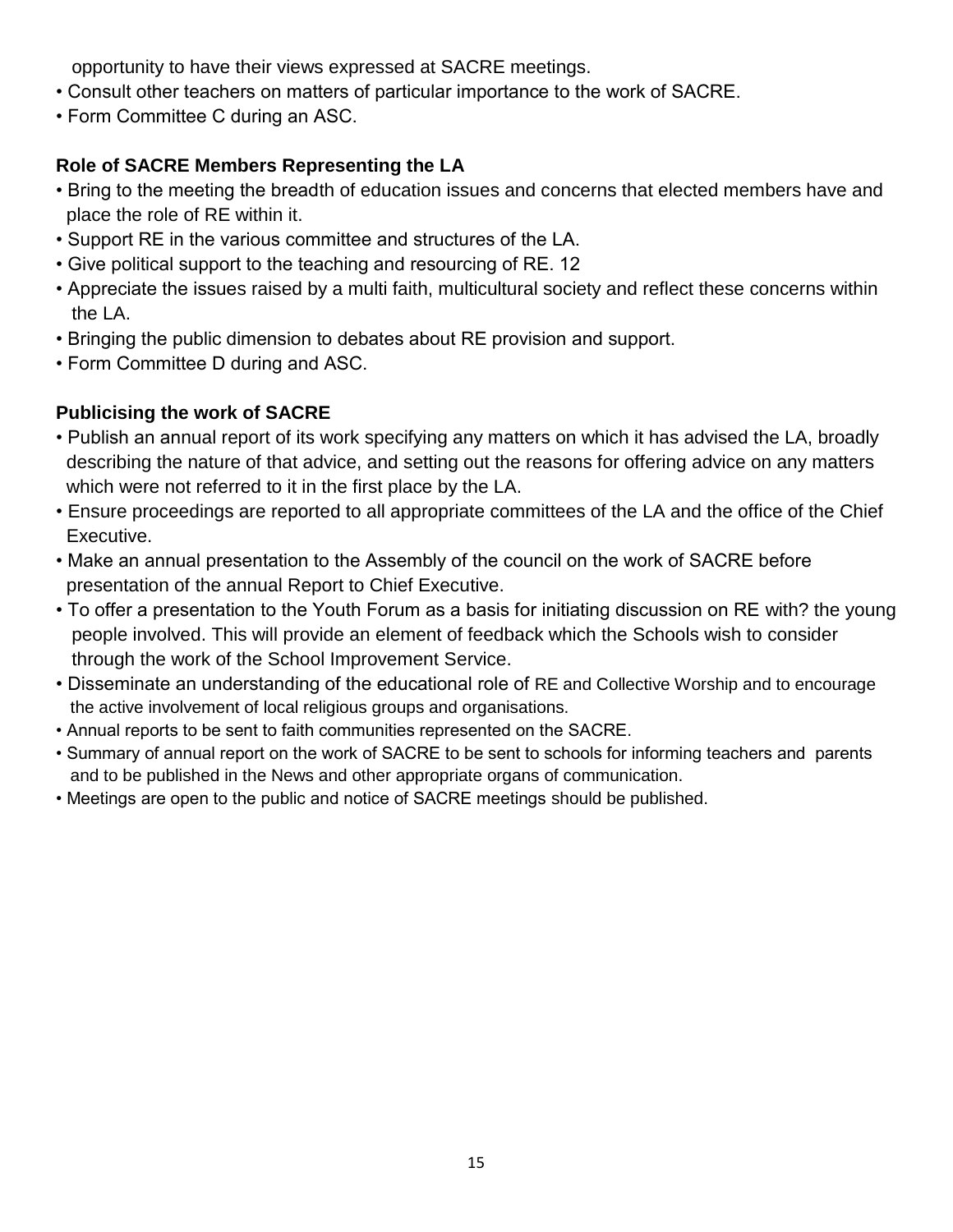### **Appendix C**

### **Summary of Barking and Dagenham Religious Education Results (Revised)**

**Summary of Barking and Dagenham Secondary Schools Religious Education GCSE Results 2016 (Revised)**

#### **School and LA data is taken from the Performance Tables datasets and is revised National data is taken from DfE Statistical First Releases and is revised**

|                      |            |                 |                |      |                 |                 | <b>GCSE Religious Studies Results - All Pupils</b> |                 |                   |       |                 |                  |      |       |              |       |      |                  |      |
|----------------------|------------|-----------------|----------------|------|-----------------|-----------------|----------------------------------------------------|-----------------|-------------------|-------|-----------------|------------------|------|-------|--------------|-------|------|------------------|------|
|                      |            |                 | <b>Entries</b> |      |                 |                 |                                                    |                 | No. at each grade |       |                 |                  |      |       | % of entries |       |      | % of cohort      |      |
| <b>School</b>        | <b>DfE</b> | <b>NOR</b>      | No.            | $\%$ | A*              |                 | в                                                  | C               | D                 | E     |                 | G                | U    | ۸* А  | A* C         | A*-G  | А*-А | $A^*C$           | A* G |
| <b>All Saints</b>    | 3014703    | 181             | 152            | 84.0 | 11 <sub>1</sub> | 26 <sub>1</sub> | 45                                                 | 30 <sup>1</sup> | 12                | 17    |                 |                  |      | 24.3  | 73.7         | 99.3  | 20.4 | 61.9             | 83.4 |
| <b>Barking Abbey</b> | 3014021    | 274             | 82             | 29.9 | 5.              | 21              | 35                                                 | 15              |                   |       |                 | D.               |      | 31.7  | 92.7         | 100.0 | 9.5  | 27.7             | 29.9 |
| Dagenham Park        | 3014704    | 206             | 203            | 98.5 | 20              | 25              | 48                                                 | 33              | 21                | 26    | 47              | 9.               |      | 22.2  | 62.1         | 98.0  | 21.8 | 61.2             | 96.6 |
| Eastbrook            | 3014023    | 167             | 85             | 50.9 |                 |                 | 21                                                 | 16 <sub>1</sub> | 19                | 17    |                 |                  |      | 3.5   | 47.1         | 98.8  | 1.8  | 24.0             | 50.3 |
| Eastbury             | 3014024    | 287             | 270            | 94.  | 12 <sub>1</sub> | 26 <sub>1</sub> | 48                                                 | 62              | 57                | 25    | 21              | 13 <sup>13</sup> |      | 14.1  | 54.8         | 97.8  | 13.2 | 51.6             | 92.0 |
| <b>Elutec</b>        | 3014005    | 90 <sub>1</sub> |                | 3.3  | $\mathbf{0}$    |                 |                                                    |                 |                   |       |                 | 2 <sub>1</sub>   |      | 0.0   | 0.0          | 100.0 | 0.0  | 0.0 <sub>1</sub> | 3.3  |
| Jo Richardson        | 3014029    | 223             | 31             | 13.9 |                 | 9               |                                                    |                 |                   |       |                 |                  |      | 32.3  | 77.4         | 100.0 | 4.5  | 10.8             | 13.9 |
| <b>Robert Clack</b>  | 3014027    | 275             | 57             | 20.7 | 8               | 12              | 18                                                 | 12              |                   |       |                 | 0.               |      | 35.   | 87.7         | 100.0 | 7.3  | 18.2             | 20.7 |
| Sydney Russell       | 3014028    | 260             | 36             | 13.8 | 0               |                 |                                                    |                 |                   |       | 14              | 11.              |      | 0.0   | 2.8          | 100.0 | 0.0  | 0.4              | 13.8 |
| Warren               | 3014004    | 231             | 137            | 59.3 |                 | 32              | 26                                                 | 28              | 16                |       |                 |                  |      | 28.5  | 67.9         | 96.4  | 16.9 | 40.3             | 57.1 |
| <b>Trinity</b>       | 3017005    | 16 <sup>1</sup> |                | 0.0  | $\mathbf{0}$    |                 |                                                    |                 |                   |       |                 |                  |      |       |              |       |      |                  |      |
| <b>All Schools</b>   |            | 2204            | 1056           | 47.9 | 65              | 153             | 247                                                | 205             | 135               | 411.  | 76 <sub>1</sub> | 47               | 17   | 20.6  | 63.4         | 98.4  | 9.9  | 30.4             | 47.1 |
| National             |            | 586800          | 268036         | 45.7 | 28346           | 51100           | 63039                                              | 49683           | 31961             | 19348 | 1999            | 7391             | 5169 | 29.6I | 71.7         | 98.   | 13.5 | 32.7             | 44.8 |

|                       |            |                 |                |      |                 |                 |                 | <b>GCSE Religious Studies Results - Boys</b> |                   |                 |    |                 |    |                   |              |          |        |             |          |
|-----------------------|------------|-----------------|----------------|------|-----------------|-----------------|-----------------|----------------------------------------------|-------------------|-----------------|----|-----------------|----|-------------------|--------------|----------|--------|-------------|----------|
|                       |            |                 | <b>Entries</b> |      |                 |                 |                 |                                              | No. at each grade |                 |    |                 |    |                   | % of entries |          |        | % of cohort |          |
| <b>School</b>         | <b>DfE</b> | <b>NOR</b>      | No.            | %    | A*              | A               | в               | u                                            | D                 | Е               |    | G               | u  | А*-А              | $A^*.C$      | $A^*$ -G | $A^*A$ | А*-С        | $A^*$ -G |
| <b>All Saints</b>     | 3014703    | 102             | 82             | 80.4 |                 | 13 <sub>1</sub> | 25              | 12                                           |                   |                 |    |                 |    | 20.7              | 65.9         | 98.8     | 16.7   | 52.9        | 79.4     |
| <b>Barking Abbey</b>  | 3014021    | 149             | 41             | 27.5 |                 | 8               | 19              | 12 <sub>1</sub>                              |                   | 01              |    |                 |    | 19.5              | 95.1         | 100.0    | 5.4    | 26.2        | 27.5     |
| Dagenham Park         | 3014704    | 100             | 99             | 99.0 | 3               | 81              | 22              | 14                                           | 13 <sub>1</sub>   | 16 <sup>1</sup> |    | 8               |    | 11.1 <sub>1</sub> | 47.5         | 96.0     | 11.0   | 47.0        | 95.0     |
| Eastbrook             | 3014023    | 80 <sup>2</sup> | 33             | 41.3 | $\Omega$        | 01              | 11              |                                              |                   | 9               |    |                 |    | 0.0               | 36.4         | 97.0     | 0.0    | 15.0        | 40.0     |
| Eastbury              | 3014024    | 137             | 126            | 92.0 |                 | 14              | 26 <sub>1</sub> | 26                                           | 27                | 141             |    | 6               |    | 11.9              | 53.2         | 96.8     | 10.9   | 48.9        | 89.1     |
| Elutec                | 3014005    | 78              |                | 3.8  | 0               | 01              |                 |                                              |                   |                 |    | n               |    | 0.0               | 0.0          | 100.0    | 0.0    | 0.0         | 3.8      |
| Jo Richardson         | 3014029    | 92              |                | 7.6  | $\mathbf{0}$    | 0               |                 |                                              |                   |                 |    | 0               |    | 0.0               | 71.4         | 100.0    | 0.0    | 5.4         | 7.6      |
| <b>Robert Clack</b>   | 3014027    | 1361            | 26             | 19.1 | $\sqrt{2}$      |                 |                 |                                              |                   |                 |    | 0               |    | 23.1              | 80.8         | 100.0    | 4.4    | 15.4        | 19.1     |
| <b>Sydney Russell</b> | 3014028    | 120             | 17             | 14.2 | $\mathbf{0}$    | 0               |                 |                                              |                   |                 |    |                 |    | 0.0               | 5.9          | 100.0    | 0.0    | 0.8         | 14.2     |
| Warren                | 3014016    | 107             | 59             | 55.1 | $\mathbf{0}$    | 12              | 13              | 14                                           |                   |                 |    | n               |    | 20.3              | 66.1         | 96.6     | 11.2   | 36.4        | 53.3     |
| <b>Trinity</b>        | 3017005    | 12 <sub>1</sub> |                | 0.0  | 0.              | 01              |                 |                                              |                   | 01              |    | 0               |    |                   |              |          |        |             |          |
| <b>All Schools</b>    |            | 1113            | 493            | 44.3 | 10 <sup>°</sup> | 59              | 127             | 89                                           | 66                | 63              | 40 | 27 <sub>1</sub> | 12 | 14.0              | 57.8         | 97.6     | 6.2    | 25.6        | 43.2     |
| <b>National</b>       |            | 298300          | 124400         | 42.0 |                 |                 |                 |                                              |                   |                 |    |                 |    |                   | 64.0         | 97.0     |        | 26.0        | 39.0     |

|                       |            |            |                |      |              |                 |                 |                 |                   | <b>GCSE Religious Studies Results - Girls</b> |                 |    |   |      |              |          |      |             |          |
|-----------------------|------------|------------|----------------|------|--------------|-----------------|-----------------|-----------------|-------------------|-----------------------------------------------|-----------------|----|---|------|--------------|----------|------|-------------|----------|
|                       |            |            | <b>Entries</b> |      |              |                 |                 |                 | No. at each grade |                                               |                 |    |   |      | % of entries |          |      | % of cohort |          |
| <b>School</b>         | <b>DfE</b> | <b>NOR</b> | No.            | %    | ۸*           |                 | в               | ∼<br>u          | D                 | E                                             |                 | G  | U | ۸* A | A*-C         | $A^*$ -G | А* А | A* C        | $A^*$ -G |
| <b>All Saints</b>     | 3014703    | 79         | 70             | 88.6 |              | 13              | 20 <sub>l</sub> | 18 <sub>1</sub> |                   |                                               |                 | 0  |   | 28.6 | 82.9         | 100.0    | 25.3 | 73.4        | 88.6     |
| <b>Barking Abbey</b>  | 3014021    | 125        | 41             | 32.8 | 5.           | 13 <sub>l</sub> | 16 <sub>1</sub> |                 |                   |                                               |                 | 0  |   | 43.9 | 90.2         | 100.0    | 14.4 | 29.6        | 32.8     |
| Dagenham Park         | 3014704    | 106        | 104            | 98.1 | 17           | 17              | 26              | 19              |                   | 10 <sub>1</sub>                               | 6               |    |   | 32.7 | 76.0         | 100.0    | 32.1 | 74.5        | 98.1     |
| Eastbrook             | 3014023    | 87         | 52             | 59.8 |              |                 | 10 <sup>1</sup> | 15              | 13                |                                               |                 | 2  |   | 5.8  | 53.8         | 100.0    | 3.4  | 32.2        | 59.8     |
| Eastbury              | 3014024    | 150        | 144            | 96.0 | 11           | 12              | 22              | 36              | 30                | 11                                            | 13              |    |   | 16.0 | 56.3         | 98.6     | 15.3 | 54.0        | 94.7     |
| Elutec                | 3014005    | 12         |                | 0.0  | 0            |                 |                 |                 |                   |                                               |                 | 0  |   |      |              |          |      |             |          |
| Jo Richardson         | 3014029    | 131        | 24             | 18.3 |              |                 |                 |                 |                   |                                               |                 |    |   | 41.7 | 79.2         | 100.0    | 7.6  | 14.5        | 18.3     |
| <b>Robert Clack</b>   | 3014027    | 139        | 31             | 22.3 | 6            | õ               |                 |                 |                   |                                               |                 |    |   | 45.2 | 93.5         | 100.0    | 10.1 | 20.9        | 22.3     |
| <b>Sydney Russell</b> | 3014028    | 140        | 19             | 13.6 | 0            |                 |                 |                 |                   |                                               |                 |    |   | 0.0  | 0.0          | 100.0    | 0.0  | 0.0         | 13.6     |
| Warren                | 3014016    | 124        | 78             | 62.9 |              | 20              | 13 <sub>1</sub> | 14              |                   |                                               |                 |    |   | 34.6 | 69.2         | 96.2     | 21.8 | 43.5        | 60.5     |
| <b>Trinity</b>        | 3017005    |            |                | 0.0  | $\mathbf{0}$ |                 |                 |                 |                   |                                               |                 | 0  |   |      |              |          |      |             |          |
| <b>All Schools</b>    |            | 1091       | 563            | 51.6 | 55           | 94              | 120             | 116             | 69                | 48                                            | 36 <sub>1</sub> | 20 |   | 26.5 | 68.4         | 99.7     | 13.7 | 35.3        | 51.1     |
| National              |            | 288500     | 144400         | 50.0 |              |                 |                 |                 |                   |                                               |                 |    |   |      | 78.0         | 99.0     |      | 38.0        | 48.0     |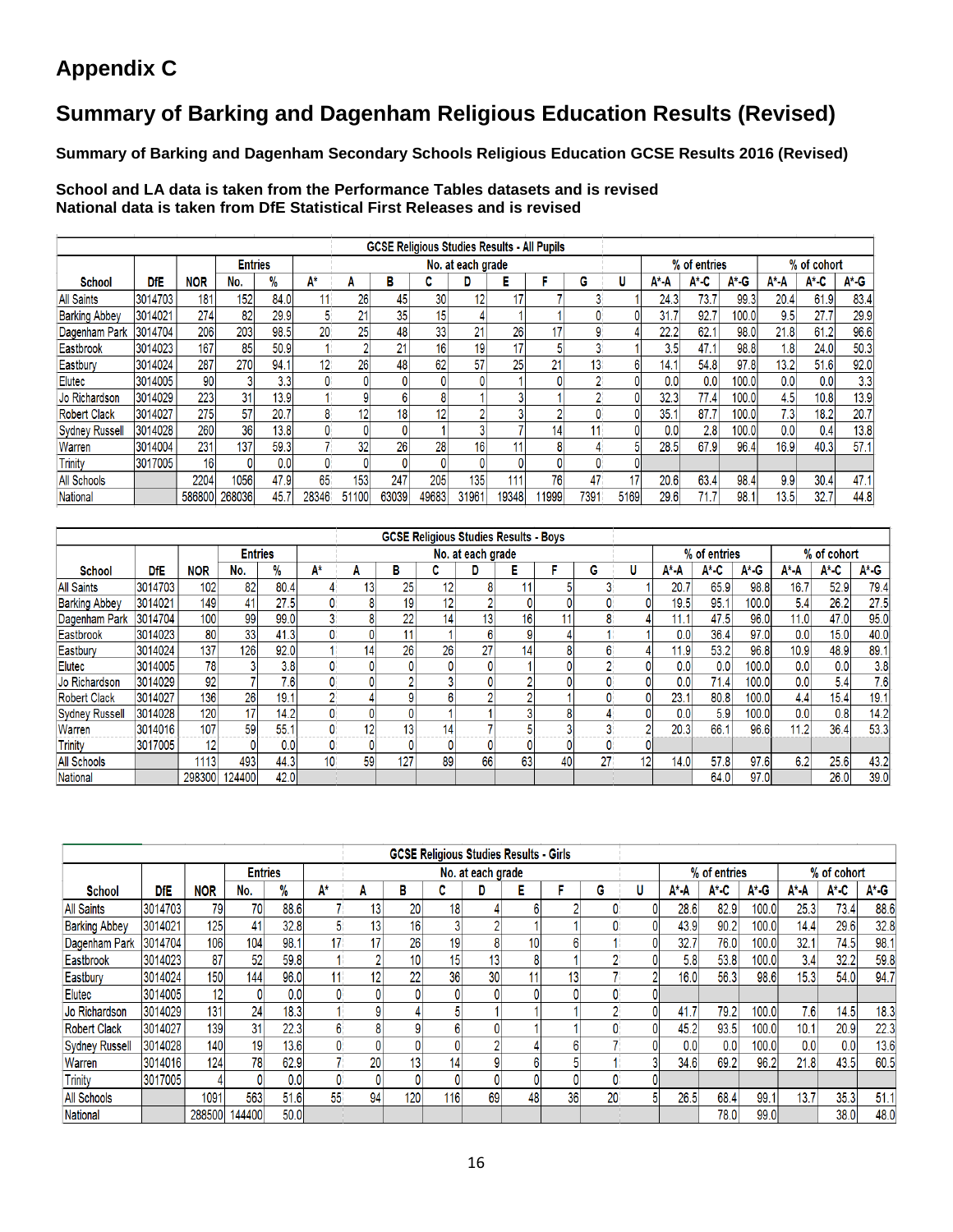### **Appendix C Continued**

### **Summary of Barking and Dagenham Religious Education Results (Revised)**

**Summary of Barking and Dagenham Secondary Schools Religious Education A and AS Level Results 2016 (Revised)**

**School and LA data is taken from the Performance Tables datasets and is revised National data is taken from DfE Statistical First Releases and is revised**

|                       |            |                 |       |          |              | A Level Religious Studies Results - All Pupils |              |   |    |           |              |          |          |
|-----------------------|------------|-----------------|-------|----------|--------------|------------------------------------------------|--------------|---|----|-----------|--------------|----------|----------|
|                       |            | <b>Entries</b>  |       |          |              | No. at each grade                              |              |   |    |           | % of entries |          |          |
| <b>School</b>         | <b>DfE</b> | No.             | $A^*$ | А        | в            | С                                              | D            | Е | U  | $A^* - A$ | A*-B         | $A^*$ -C | $A^*$ -E |
| <b>All Saints</b>     | 3014703    | 9               |       |          | 4            |                                                |              |   | 0  | 11.1      | 55.6         | 77.8     | 100.0    |
| <b>Barking Abbey</b>  | 3014021    | 43              |       | 2        | 12           | 19                                             | 9            |   | 0  | 7.0       | 34.9         | 79.1     | 100.0    |
| Dagenham Park         | 3014704    |                 | 0     |          | 3            |                                                | 0            |   | 0  | 0.0       | 60.0         | 100.0    | 100.0    |
| <b>Eastbrook</b>      | 3014023    |                 | 0     |          | 0            |                                                |              |   | O  | 0.0       | 0.0          | 0.0      | 100.0    |
| Eastbury              | 3014024    | 5               | 0     |          |              |                                                | 0            |   |    | 0.0       | 20.0         | 80.0     | 100.0    |
| Elutec                | 3014005    |                 | 0     |          | $\mathbf{0}$ |                                                | 0            |   |    |           |              |          |          |
| Jo Richardson         | 3014029    | n               | 0     |          |              |                                                |              |   | 0  | 0.0       | 50.0         | 50.0     | 100.0    |
| <b>Robert Clack</b>   | 3014027    | 15 <sub>1</sub> | 0     | 2        | 6            |                                                | ∽            |   | 0  | 13.3      | 53.3         | 73.3     | 100.0    |
| <b>Sydney Russell</b> | 3014028    |                 | 0     |          | 2            |                                                | $\mathbf{0}$ |   | O  | 0.0       | 50.0         | 75.0     | 100.0    |
| Warren                | 3014004    | 4               | 0     | $\Omega$ |              | ⌒                                              |              |   | 01 | 0.0       | 25.0         | 75.0     | 100.0    |
| <b>All Schools</b>    |            | 88              | 2     | 4        | 30           | 32                                             | 16           |   | 0  | 6.8       | 40.9         | 77.3     | 100.0    |
| <b>National</b>       |            | 22638           |       |          |              |                                                |              |   |    | 24.1      | 54.7         | 80.3     | 98.9     |

|                       |            |                 |       |   | A Level Religious Studies Results - Boys |                   |   |   |   |           |              |          |        |
|-----------------------|------------|-----------------|-------|---|------------------------------------------|-------------------|---|---|---|-----------|--------------|----------|--------|
|                       |            | <b>Entries</b>  |       |   |                                          | No. at each grade |   |   |   |           | % of entries |          |        |
| School                | <b>DfE</b> | No.             | $A^*$ | Α | B                                        |                   | D | E | υ | $A^* - A$ | $A^* - B$    | $A^*$ -C | $A^*E$ |
| <b>All Saints</b>     | 3014703    |                 |       | 0 |                                          |                   |   |   |   | 25        | 75.          | 100      | 100    |
| <b>Barking Abbey</b>  | 3014021    | 13 <sub>1</sub> |       | 0 |                                          | 10                |   |   |   | 0         | 15.4         | 92.3     | 100    |
| Dagenham Park         | 3014704    |                 |       | 0 |                                          |                   |   |   |   |           |              | 100      | 100    |
| Eastbrook             | 3014023    | 0l              |       | o | C                                        | 0                 |   |   |   |           |              |          |        |
| Eastbury              | 3014024    |                 |       | O |                                          | 0                 |   |   |   |           | 100          | 100      | 100    |
| <b>Elutec</b>         | 3014005    | 0               |       | o |                                          | 0                 |   |   |   |           |              |          |        |
| Jo Richardson         | 3014029    | 01              |       |   |                                          | 0                 |   |   |   |           |              |          |        |
| <b>Robert Clack</b>   | 3014027    | 5.              |       | o |                                          |                   |   |   |   |           | 40           | 60       | 100    |
| <b>Sydney Russell</b> | 3014028    |                 |       |   |                                          | 0                 |   |   |   |           | 100          | 100      | 100    |
| Warren                | 3014004    | ΩI              |       |   |                                          | 0                 |   |   |   |           |              |          |        |
| <b>All Schools</b>    |            | 25              |       | 0 |                                          | 13                |   |   |   |           | 36           | 88       | 100    |
| National              |            | 7002            |       |   |                                          |                   |   |   |   | 23.4      | 51.8         | 77.6     | 98.6   |

|                       |            |                |          |          | A Level Religious Studies Results - Girls |                   |    |   |   |           |              |          |       |
|-----------------------|------------|----------------|----------|----------|-------------------------------------------|-------------------|----|---|---|-----------|--------------|----------|-------|
|                       |            | <b>Entries</b> |          |          |                                           | No. at each grade |    |   |   |           | % of entries |          |       |
| <b>School</b>         | <b>DfE</b> | No.            | A*       | A        | в                                         | c                 | D  | Е | u | $A^* - A$ | $A^*$ -B     | $A^*$ -C | A*-E  |
| <b>All Saints</b>     | 3014703    |                |          |          | o                                         |                   |    |   | 0 | 0.0       | 40.0         | 60.0     | 100.0 |
| <b>Barking Abbey</b>  | 3014021    | 30             |          |          | 10                                        | 9                 | 8  |   |   | 10.0      | 43.3         | 73.3     | 100.0 |
| Dagenham Park         | 3014704    |                | 0        |          | 3                                         |                   | 0  |   | 0 | 0.0       | 75.0         | 100.0    | 100.0 |
| Eastbrook             | 3014023    |                |          |          | 0                                         |                   |    |   | ٥ | 0.0       | 0.0          | 0.0      | 100.0 |
| Eastbury              | 3014024    |                |          |          | $\Omega$                                  |                   | 0  |   |   | 0.0       | 0.0          | 75.0     | 100.0 |
| <b>Elutec</b>         | 3014005    |                |          |          | 0                                         |                   |    |   |   |           |              |          |       |
| <b>Jo Richardson</b>  | 3014029    |                |          |          |                                           |                   |    |   |   | 0.0       | 50.0         | 50.0     | 100.0 |
| <b>Robert Clack</b>   | 3014027    | 10             | $\Omega$ |          | 4                                         |                   | n  |   | 0 | 20.0      | 60.0         | 80.0     | 100.0 |
| <b>Sydney Russell</b> | 3014028    |                |          |          |                                           |                   |    |   |   | 0.0       | 33.3         | 66.7     | 100.0 |
| <b>Warren</b>         | 3014004    |                |          | $\Omega$ |                                           | ◠                 |    | 0 | 0 | 0.0       | 25.0         | 75.0     | 100.0 |
| All Schools           |            | 63             |          |          | 22                                        | 19                | 14 | 3 | 0 | 7.9       | 42.9         | 73.0     | 100.0 |
| National              |            | 15636          |          |          |                                           |                   |    |   |   | 24.4      | 55.9         | 81.5     | 99.1  |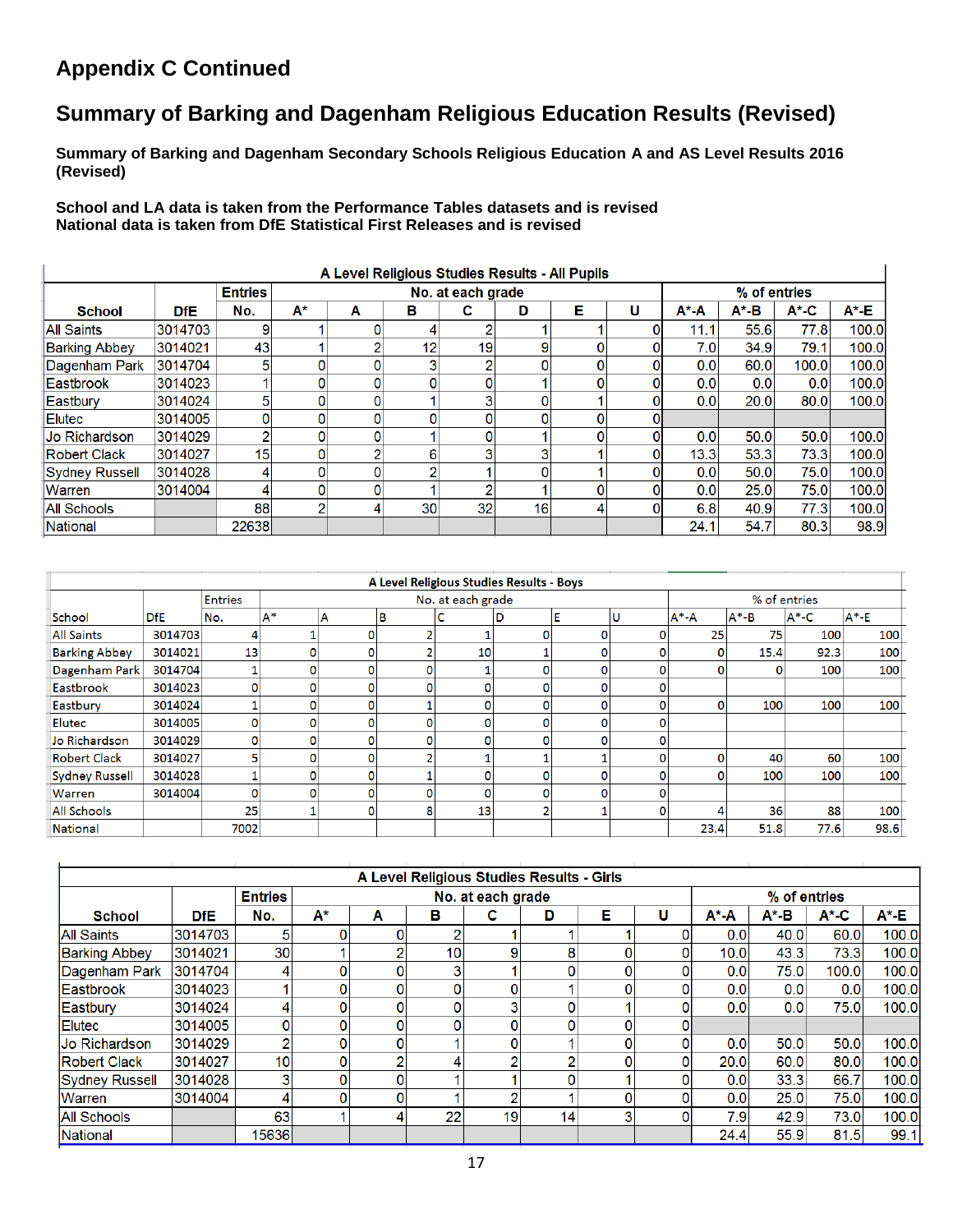### **Appendix C Continued**

### **Summary of Barking and Dagenham Religious Education Results (Revised)**

**Summary of Barking and Dagenham Secondary Schools Religious Education A and AS Level Results 2016 (Revised)**

**School and LA data is taken from the Performance Tables datasets and is revised National data is taken from DfE Statistical First Releases and is revised**

|                       |            |                |   | AS Level Religious Studies Results - All Pupils |                   |    |   |   |       |              |       |
|-----------------------|------------|----------------|---|-------------------------------------------------|-------------------|----|---|---|-------|--------------|-------|
|                       |            | <b>Entries</b> |   |                                                 | No. at each grade |    |   |   |       | % of entries |       |
| <b>School</b>         | <b>DfE</b> | No.            | A | в                                               | с                 | D  | Е | U | $A-B$ | A-C          | A-E   |
| <b>All Saints</b>     | 3014703    | 11             | 3 |                                                 |                   |    |   |   | 36.4  | 63.6         | 81.8  |
| <b>Barking Abbey</b>  | 3014021    | 21             | 3 | 5                                               |                   |    |   |   | 38.1  | 42.9         | 81.0  |
| Dagenham Park         | 3014704    | 3              | 0 | 0                                               |                   |    |   |   | 0.0   | 0.0          | 100.0 |
| Eastbrook             | 3014023    | 2              | 0 |                                                 | 0                 |    |   |   | 50.0  | 50.0         | 100.0 |
| Eastbury              | 3014024    | 4              | 0 | 0                                               | ึ                 | Ω  |   |   | 0.0   | 50.0         | 100.0 |
| Elutec                | 3014005    | 0              | 0 | 0                                               |                   |    |   |   |       |              |       |
| Jo Richardson         | 3014029    | n              | 0 |                                                 |                   |    |   |   | 50.0  | 100.0        | 100.0 |
| <b>Robert Clack</b>   | 3014027    | 5              | 0 | 2                                               | ◠                 |    |   |   | 40.0  | 80.0         | 100.0 |
| <b>Sydney Russell</b> | 3014028    | 3              | 0 | 0                                               | ◠                 |    |   |   | 0.0   | 66.7         | 100.0 |
| Warren                | 3014004    | o              | 0 | 0                                               |                   | 0  |   |   | 0.0   | 50.0         | 100.0 |
| <b>All Schools</b>    |            | 53             | 6 | 10 <sup>1</sup>                                 | 12                | 13 | 6 | 6 | 30.2  | 52.8         | 88.7  |
| National              |            | 28858          |   |                                                 |                   |    |   |   | 42.9  | 65.9         | 91.7  |

|                       |            |                |                |   | AS Level Religious Studies Results - Boys |   |   |   |       |              |       |
|-----------------------|------------|----------------|----------------|---|-------------------------------------------|---|---|---|-------|--------------|-------|
|                       |            | <b>Entries</b> |                |   | No. at each grade                         |   |   |   |       | % of entries |       |
| <b>School</b>         | <b>DfE</b> | No.            | Α              | в | с                                         | D | Е | U | A-B   | A-C          | A-E   |
| All Saints            | 3014703    |                |                |   |                                           |   |   |   | 50.0  | 100.0        | 100.0 |
| <b>Barking Abbey</b>  | 3014021    | 9              |                |   |                                           |   |   |   | 33.3  | 33.3         | 88.9  |
| Dagenham Park         | 3014704    |                | 0              |   |                                           |   |   |   | 0.0   | 0.0          | 100.0 |
| Eastbrook             | 3014023    |                | 0              |   |                                           |   |   |   | 100.0 | 100.0        | 100.0 |
| Eastbury              | 3014024    |                | 0              | 0 |                                           |   |   |   | 0.0   | 0.0          | 100.0 |
| Elutec                | 3014005    |                | 0              | 0 |                                           |   |   |   |       |              |       |
| Jo Richardson         | 3014029    |                | 0              |   |                                           |   |   |   | 50.0  | 100.0        | 100.0 |
| Robert Clack          | 3014027    |                | 0              |   |                                           |   |   |   | 25.0  | 75.0         | 100.0 |
| <b>Sydney Russell</b> | 3014028    |                | 0              | 0 |                                           |   |   |   |       |              |       |
| Warren                | 3014016    |                | 0              | 0 |                                           |   |   |   | 0.0   | 50.0         | 100.0 |
| All Schools           |            | 25             | $\overline{2}$ | 6 | 61                                        | 6 | 4 |   | 32.0  | 56.0         | 96.0  |
| National              |            | 8600           |                |   |                                           |   |   |   | 39.3  | 62.1         | 89.8  |

|                      |            |                |   |   | AS Level Religious Studies Results - Girls |   |   |   |       |              |       |
|----------------------|------------|----------------|---|---|--------------------------------------------|---|---|---|-------|--------------|-------|
|                      |            | <b>Entries</b> |   |   | No. at each grade                          |   |   |   |       | % of entries |       |
| <b>School</b>        | <b>DfE</b> | No.            | A | в | с                                          | D | Е | U | $A-B$ | A-C          | A-E   |
| <b>All Saints</b>    | 3014703    |                | 2 |   |                                            |   |   |   | 28.6  | 42.9         | 71.4  |
| <b>Barking Abbey</b> | 3014021    | 12             | 2 | 2 |                                            | n |   |   | 41.7  | 50.0         | 75.0  |
| Dagenham Park        | 3014704    |                | 0 |   |                                            |   |   |   | 0.0   | 0.0          | 100.0 |
| Eastbrook            | 3014023    |                | 0 |   |                                            |   |   |   | 0.0   | 0.0          | 100.0 |
| Eastbury             | 3014024    | ٠              | 0 |   |                                            |   |   |   | 0.0   | 66.7         | 100.0 |
| Elutec               | 3014005    | 0              | 0 |   |                                            |   |   |   |       |              |       |
| Uo Richardson        | 3014029    | 0              | 0 |   |                                            |   |   |   |       |              |       |
| <b>Robert Clack</b>  | 3014027    |                | 0 |   |                                            |   |   |   | 100.0 | 100.0        | 100.0 |
| Svdnev Russell       | 3014028    | っ              | 0 |   |                                            |   |   |   | 0.0   | 66.7         | 100.0 |
| <b>Warren</b>        | 3014016    | $\Omega$       | 0 |   |                                            | O |   |   |       |              |       |
| All Schools          |            | 28             | 4 |   | 6                                          |   |   |   | 28.6  | 50.0         | 82.1  |
| <b>National</b>      |            | 20258          |   |   |                                            |   |   |   | 44.4  | 67.4         | 92.6  |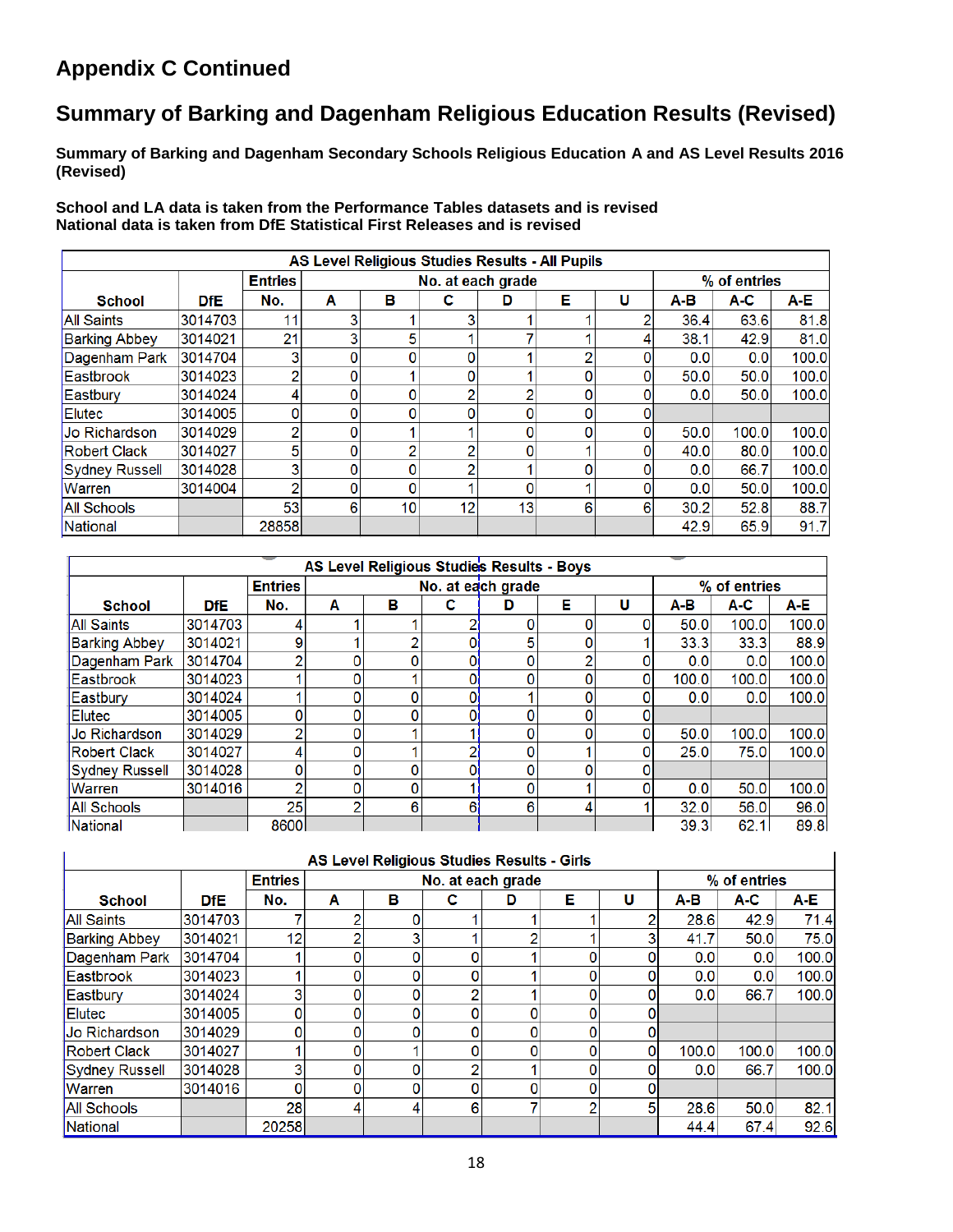### Barking and Dagenham SACRE development plan 2016-2019

### **The role of the Standing Advisory Council on Religious Education (SACRE):**

Advise the local authority on matters connected with religious education and collective worship, as the local authority may refer, or as the SACRE sees fit.

- Monitor provision and standards in religious education.
- Advise on methods of teaching, choice of materials, and provision of teacher training.
- Support schools in reviewing and self-evaluating their provision for religious education and collective worship.
- Consider complaints about the provision and delivery of religious education and collective worship referred to it by the Local Authority.
- Publish an annual report of its work.
- Require the review of an agreed syllabus for religious education adopted by the council.

| Standard of the provision of RE |                                     |                         |                     |                     |            |
|---------------------------------|-------------------------------------|-------------------------|---------------------|---------------------|------------|
| Objective                       | Action                              | <b>Success Criteria</b> | Person(s)           | Date                | <b>RAG</b> |
|                                 |                                     |                         | responsible         | completed           |            |
| To ensure the                   | <b>SACRE</b> to analyse             | Annual report           | All members of      | January 2017        |            |
| quality of RE is                | <b>GSCE and A level</b>             | informs members         | <b>SACRE</b>        | January 2018        |            |
| 'good –                         | data, observing                     | of exam results         |                     | January 2019        |            |
| outstanding'                    | attainment gaps                     | data.                   |                     |                     |            |
|                                 | between                             |                         |                     |                     |            |
|                                 | ethnicity/gender.                   |                         |                     |                     |            |
|                                 | Observation of                      |                         |                     |                     |            |
|                                 | progress made in                    |                         |                     |                     |            |
|                                 | comparison to                       |                         | <b>Clerk /SACRE</b> | Summer term         |            |
|                                 | previous years.                     | Meeting minutes         |                     | 2016                |            |
|                                 |                                     | and action points       |                     | 2017                |            |
|                                 | SACRE to plan for                   |                         |                     | 2018                |            |
|                                 | termly meetings to<br>take place in |                         |                     |                     |            |
|                                 | different schools.                  |                         | Subject advisor     | Ongoing             |            |
|                                 | <b>RE</b> co-ordinators             | Meeting minutes         |                     |                     |            |
|                                 | to provide a                        | and feedback from       |                     |                     |            |
|                                 | presentation on the                 | subject advisor.        |                     |                     |            |
|                                 | work of the RE                      |                         | Clerk to            | Annually            |            |
|                                 | department.                         | Attendance of           | organise            |                     |            |
|                                 |                                     | conferences/use of      | memberships of      |                     |            |
|                                 | <b>RE</b> consultant to             | new materials in        | groups. Subject     |                     |            |
|                                 | provide updates on                  | network training        | advisor to attend   |                     |            |
|                                 | the 'world of RE'<br>from NATRE and |                         | meetings            |                     |            |
|                                 | AREIAC.                             | Analysis of             | <b>SACRE</b>        | Summer term<br>2016 |            |
|                                 |                                     | results/Attendance      |                     |                     |            |
|                                 | RE consultant to                    | of networking           |                     |                     |            |
|                                 | attend NATRE and                    | meetings                |                     |                     |            |
|                                 | <b>AREIAC</b> annual                |                         |                     |                     |            |
|                                 | conferences -                       |                         |                     |                     |            |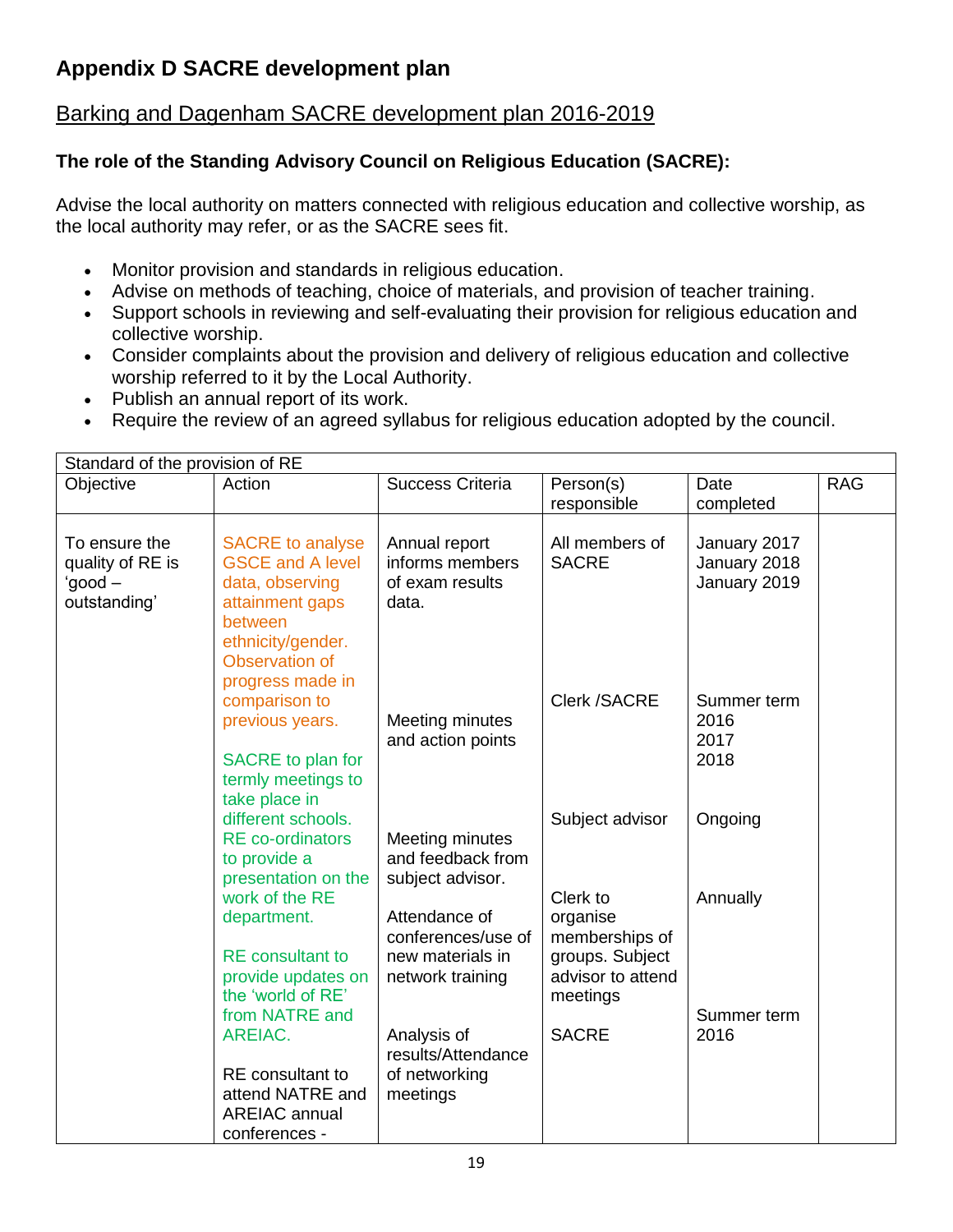|                     | leading on new                                            |                      | <b>Clerk</b>    | Ongoing,         |            |
|---------------------|-----------------------------------------------------------|----------------------|-----------------|------------------|------------|
|                     | strategies and                                            | Provision of RE to   | Subject advisor | emails, and      |            |
|                     | policies in                                               | be consistently      |                 | termly           |            |
|                     | networking                                                | good-outstanding.    |                 | networking       |            |
|                     | meetings. Need to                                         | Subject advisor is   |                 | meetings         |            |
|                     | book                                                      | in contact with      |                 |                  |            |
|                     |                                                           | /liaising with all   |                 |                  |            |
|                     | <b>SACRE</b> to send a                                    | schools.             | Clerk to send   |                  |            |
|                     | survey to all                                             |                      | letter          | Planning         |            |
|                     | schools. Survey to                                        | Student's views      | Subject advisor | autumn 2016      |            |
|                     | include information                                       | are shared.          | to facilitate   |                  |            |
|                     | about the quality                                         | Letter sent out to   | working party   |                  |            |
|                     | and provision of                                          | all secondary        | meetings        |                  |            |
|                     | <b>RE</b> and support                                     | schools inviting a   |                 |                  |            |
|                     | needed.                                                   |                      |                 |                  |            |
|                     |                                                           | working party to     |                 |                  |            |
|                     |                                                           | set up youth         |                 | Spring term      |            |
|                     | <b>RE</b> consultant to                                   | SACRE.               | <b>SACRE</b> to | 2016             |            |
|                     | provide support                                           |                      | support         |                  |            |
|                     | materials for the                                         | Set up a working     | Subject advisor |                  |            |
|                     | <b>Agreed Syllabus</b>                                    | group to share       |                 |                  |            |
|                     |                                                           | good practice.       |                 |                  |            |
|                     |                                                           | Subject advisor to   |                 |                  |            |
|                     |                                                           | inform teachers of   |                 |                  |            |
|                     |                                                           | availability to team |                 |                  |            |
|                     | Establish a                                               | teach/deliver a      |                 |                  |            |
|                     | working party to                                          | lesson to observe    |                 |                  |            |
|                     | develop a youth                                           |                      |                 |                  |            |
|                     | SACRE.                                                    |                      |                 |                  |            |
|                     |                                                           |                      |                 |                  |            |
|                     |                                                           |                      |                 |                  |            |
|                     |                                                           |                      |                 |                  |            |
|                     |                                                           |                      |                 |                  |            |
|                     |                                                           |                      |                 |                  |            |
|                     | <b>SACRE</b> to support                                   |                      |                 |                  |            |
|                     | / raise standards at                                      |                      |                 |                  |            |
|                     | <b>GCSE and A level.</b>                                  |                      |                 |                  |            |
|                     | Management of SACRE /partnership with the local authority |                      |                 |                  |            |
|                     |                                                           | Success criteria     |                 |                  |            |
| Objectives          | Action                                                    |                      | Person(s)       | Date             | <b>RAG</b> |
|                     |                                                           |                      | responsible     | completed        |            |
| To continue to      | To monitor the                                            | Representatives      | All members     | SACRE in         |            |
| monitor             | attendance of                                             | present in all       |                 | <b>June 2016</b> |            |
| membership of       | <b>SACRE</b> members.                                     | meetings.            |                 | meeting          |            |
| SACRE, ensuring     |                                                           | Attendance is of a   |                 |                  |            |
| that faith groups   |                                                           | good level.          |                 |                  |            |
| are represented in  |                                                           |                      |                 |                  |            |
| addition to teacher |                                                           |                      |                 |                  |            |
| and LA              |                                                           |                      |                 |                  |            |
| representatives.    |                                                           |                      |                 |                  |            |
| To support the      | <b>Members to</b>                                         | Meeting minutes      | All members of  | ongoing          |            |
| work of the RE      | contribute to/                                            | outline the support  | <b>SACRE</b>    |                  |            |
| consultant          | support the work of                                       | of the SACRE         |                 |                  |            |
|                     | the RE consultant                                         | towards the          |                 |                  |            |
|                     | <b>SACRE</b> analysis of                                  | documents            |                 |                  |            |
|                     | results data leads                                        | created/supplied     |                 |                  |            |
|                     | to opportunities for                                      |                      |                 |                  |            |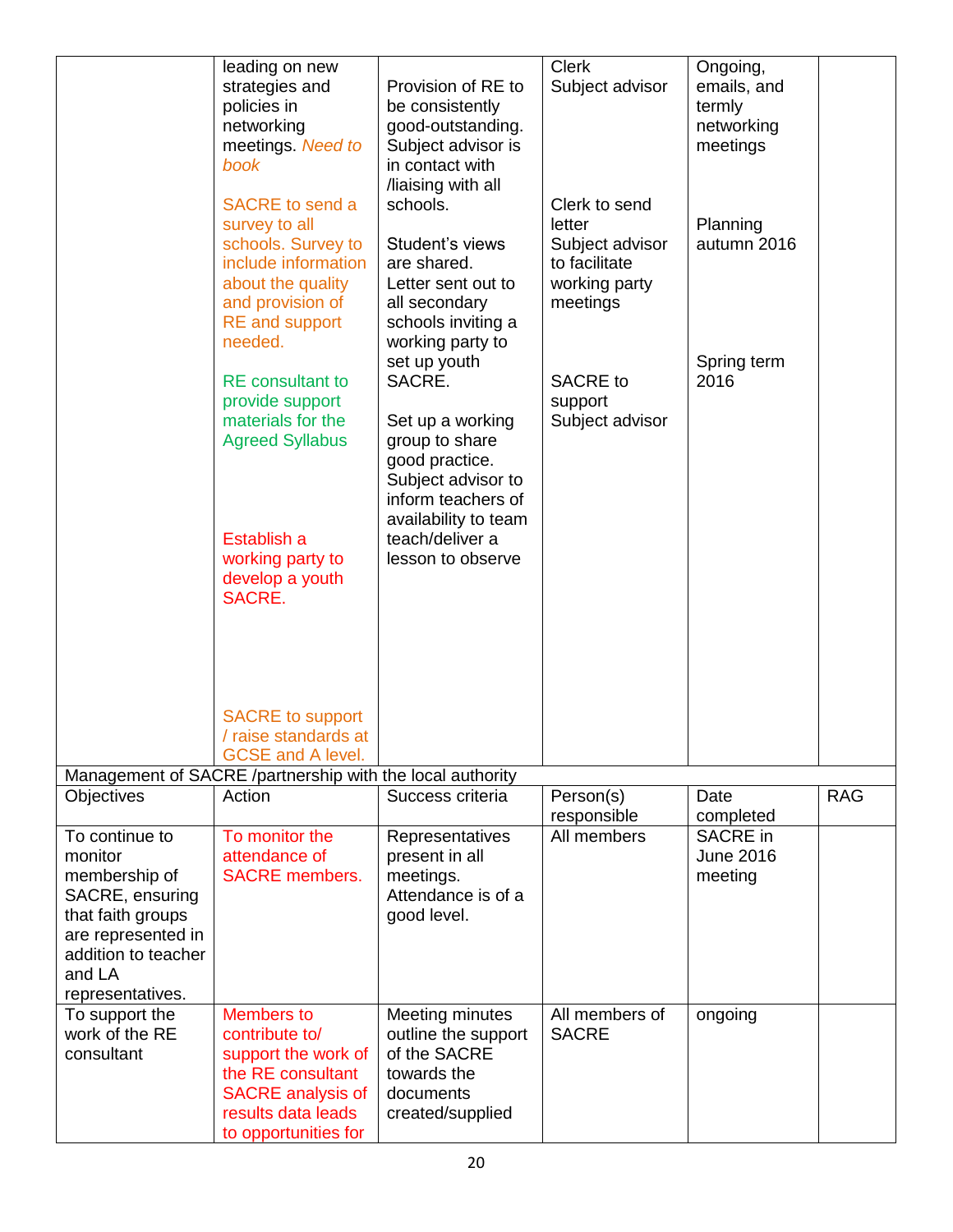|                                                                                                                               | <b>RE</b> consultant to<br>support RE Co-<br>ordinators.                                                                                     | by the subject<br>advisor                                                                                                                 |                                                                           |                                                                                         |            |
|-------------------------------------------------------------------------------------------------------------------------------|----------------------------------------------------------------------------------------------------------------------------------------------|-------------------------------------------------------------------------------------------------------------------------------------------|---------------------------------------------------------------------------|-----------------------------------------------------------------------------------------|------------|
| To ensure the<br>sustainability of<br><b>SACRE</b>                                                                            | The renewal of<br>annual<br>membership of<br>NASACRE,<br><b>AREIAC and</b><br><b>NATRE. To attend</b><br>annual<br>conferences.              | Attendance of<br>AGM conferences,<br><b>SACRE</b> to<br>implement / refer<br>to new guidelines<br>and support in<br>meetings              | <b>Clerk</b><br><b>SACRE</b>                                              | ongoing                                                                                 |            |
|                                                                                                                               | Effectiveness of Locally Agreed Syllabus 'Learning for life'                                                                                 |                                                                                                                                           |                                                                           |                                                                                         |            |
| Objectives                                                                                                                    | action                                                                                                                                       | Success criteria                                                                                                                          | Person(s)<br>responsible                                                  | Date<br>completed                                                                       | <b>RAG</b> |
| <b>SACRE</b> members<br>to keep up to date<br>with relevant<br>curriculum<br>developments.                                    | Subject advisor to<br>forward on updates<br>on changes / news<br>from NATRE.<br><b>Respond to news</b><br>from AREIAC and<br><b>NASACRE.</b> | <b>Additional school</b><br>entries into NATRE<br>competitions.<br>Recorded in<br>meeting meetings<br>and action points.                  | SACRE/Subject<br>advisor                                                  | Ongoing                                                                                 |            |
| Support materials<br>are developed<br>and available to<br>use along with the<br>agreed syllabus.<br>To support<br>teachers in | Subject advisor to<br>create examples of<br>schemes of<br>learning for each<br>key stage.                                                    | Feedback from<br>network training<br>sessions and<br>emails from<br>subject advisor to<br>individual RE Co-<br>ordinators                 | Subject advisor                                                           | Ongoing-<br>summer 2017                                                                 |            |
| implementing the<br>agreed syllabus<br>To monitor the<br>effectiveness of                                                     | Subject advisor to<br>respond to<br>enquiries, to lead<br>and facilitate<br>training sessions                                                | <b>SACRE to discuss</b><br>and act on<br>feedback.<br>Feedback will<br>support the                                                        | SACRE / Clerk<br>to send out to<br>schools                                | Summer term<br>2016                                                                     |            |
| the Agreed<br><b>Syllabus</b>                                                                                                 | <b>SACRE</b> to create a<br>survey on the<br>usefulness of the<br><b>Agreed Syllabus</b><br>and how it is being<br>used.                     | planning of future<br>borough training<br>events<br>Lesson<br>observations                                                                | <b>SACRE</b>                                                              | Termly<br>(presentations<br>from heads of<br>RE on date of<br><b>SACRE</b><br>meetings) |            |
|                                                                                                                               | <b>SACRE to collect</b><br>examples of lesson<br>observations<br>where RE is seen<br>to be good-<br>outstanding.                             | The website will<br>display schemes of<br>learning,<br>assessment ideas,<br>key questions in<br>addition to the<br><b>Agreed Syllabus</b> | Clerk to upload<br>documents<br>subject advisor<br>to create<br>documents | Summer term<br>2017                                                                     |            |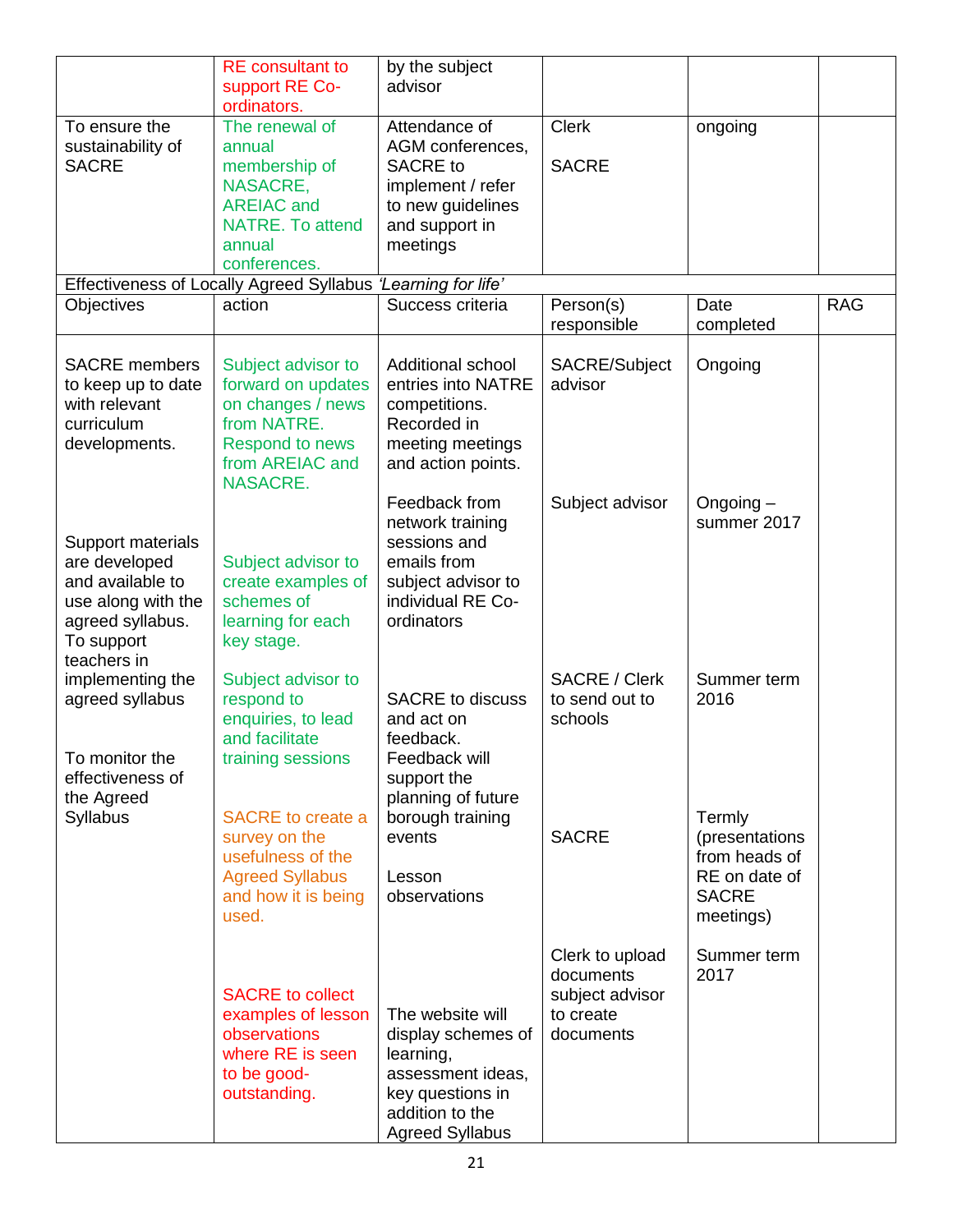|                                   | Set up online<br>support for RE | Website headings<br><b>SACRE</b>                                                          |                          |                   |            |
|-----------------------------------|---------------------------------|-------------------------------------------------------------------------------------------|--------------------------|-------------------|------------|
|                                   | teachers.                       | <b>Youth SACRE</b>                                                                        |                          |                   |            |
|                                   |                                 | Teaching and                                                                              |                          |                   |            |
|                                   |                                 | learning                                                                                  |                          |                   |            |
|                                   |                                 | Religious literacy                                                                        |                          |                   |            |
|                                   |                                 | <b>Agreed Syllabus</b>                                                                    |                          |                   |            |
|                                   |                                 | support materials                                                                         |                          |                   |            |
| Collective worship                | Action                          | <b>Success Criteria</b>                                                                   |                          | Date              | <b>RAG</b> |
| objectives                        |                                 |                                                                                           | Person(s)<br>responsible | completed         |            |
| To support                        | Subject advisor to              | Successful                                                                                | <b>SACRE</b>             | Ongoing           |            |
| schools in                        | respond to                      | Programmes for                                                                            |                          |                   |            |
| developing and                    | individual enquiries            | collective worship                                                                        |                          |                   |            |
| delivering a                      | Subject advisor to              | implemented in                                                                            |                          |                   |            |
| collective worship                | advise schools                  | schools.                                                                                  |                          |                   |            |
| programme                         | needing support                 | SACRE can<br>feedback/record                                                              | <b>SACRE</b>             | Ongoing           |            |
| To support                        | <b>SACRE to observe</b>         | evidence of                                                                               |                          |                   |            |
| schools in                        | examples of                     | collective worship.                                                                       |                          |                   |            |
| promoting SMSC                    | collective worship              | Records of this                                                                           |                          |                   |            |
| and British values                | in schools                      | referred to in the                                                                        |                          |                   |            |
|                                   |                                 | annual report.                                                                            |                          |                   |            |
|                                   |                                 |                                                                                           | <b>SACRE</b>             | Autumn term       |            |
|                                   |                                 | SACRE will act                                                                            |                          | 2016              |            |
| SACRE to assess                   |                                 | upon results.<br>Referred to in                                                           |                          |                   |            |
| the impact of                     | Write a student                 | action points                                                                             |                          |                   |            |
| collect worship in                | survey every                    |                                                                                           |                          |                   |            |
| schools                           | school should                   |                                                                                           |                          |                   |            |
|                                   | complete and                    |                                                                                           |                          |                   |            |
|                                   | return to SACRE                 |                                                                                           |                          |                   |            |
|                                   | <b>SACRE</b> to analyse         |                                                                                           |                          |                   |            |
|                                   | responses                       |                                                                                           |                          |                   |            |
|                                   |                                 | SACRE contribution to Spiritual, Moral and Cultural development, promoting British values |                          |                   |            |
| Objectives                        | Action                          | <b>Success Criteria</b>                                                                   | Person(s)<br>responsible | Date<br>completed | <b>RAG</b> |
| To ensure that the                | <b>SACRE</b> to monitor         | Ensure working                                                                            | <b>SACRE</b>             | 2018              |            |
| new Agreed                        | draft of new                    | party involved /                                                                          | Subject advisor          |                   |            |
| Syllabus promotes                 | Agreed Syllabus -               | <b>SACRE</b> evaluates                                                                    |                          |                   |            |
| <b>SMSC and British</b><br>values | too early                       | drafts of new                                                                             |                          |                   |            |
|                                   |                                 | agreed syllabus                                                                           | Subject advisor          | 2018              |            |
|                                   |                                 | New document                                                                              |                          |                   |            |
| To model an                       | Subject advisor to              | shared on LBBD                                                                            |                          |                   |            |
| example of a                      | facilitate working              | website                                                                                   | <b>SACRE</b>             | Summer 2016       |            |
| <b>SMSC</b>                       | party meeting to                |                                                                                           | <b>Clerk</b>             |                   |            |
| programme in the                  | create an inclusive             | Discussion of                                                                             |                          |                   |            |
| new Agreed                        | programme                       | feedback in                                                                               |                          |                   |            |
| Syllabus                          | <b>SACRE</b> send a             | <b>SACRE</b> meeting                                                                      |                          |                   |            |
| Monitor the                       | survey to schools               |                                                                                           |                          |                   |            |
| standard of SMSC                  | to monitor                      |                                                                                           |                          |                   |            |
|                                   | /development of                 |                                                                                           |                          |                   |            |
|                                   | <b>SMSC / British</b><br>values |                                                                                           |                          |                   |            |
|                                   |                                 |                                                                                           |                          |                   |            |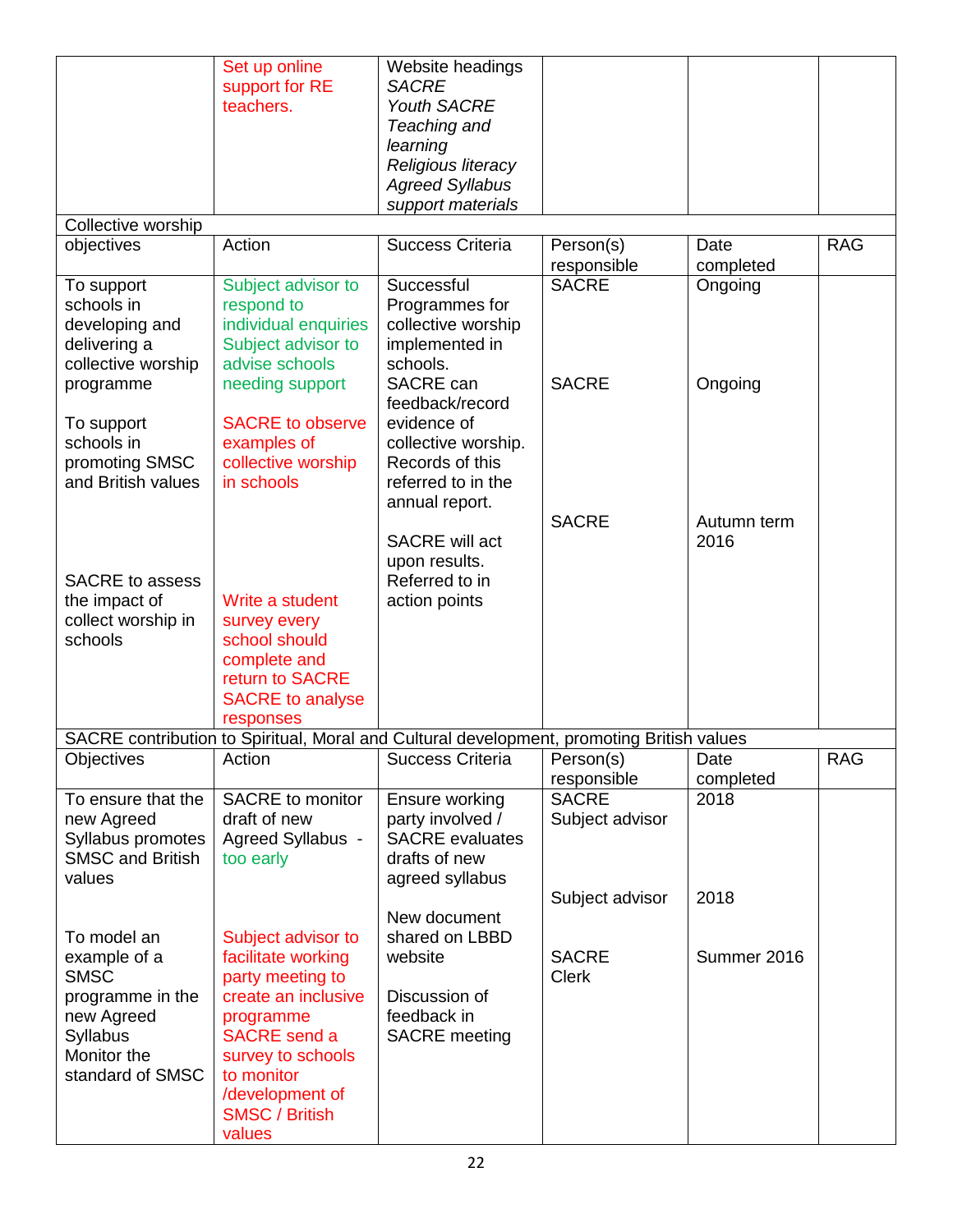### **Appendix E Spiritual reflection / SMSC calendar**

| Week                        | Date/<br><b>Delivere</b><br>d by | Spiritual &<br><b>SEAL Theme</b><br>for the Week           | <b>Context</b>                                                                                                                                                                                                                                                                                                            | <b>Reflection</b><br>(Faith & Spiritual)<br>Quotes from a range of religious<br>texts for weekly reflection                                                                                                                                                                                                                                      | <b>Promoting British Values</b>                                                                                            |
|-----------------------------|----------------------------------|------------------------------------------------------------|---------------------------------------------------------------------------------------------------------------------------------------------------------------------------------------------------------------------------------------------------------------------------------------------------------------------------|--------------------------------------------------------------------------------------------------------------------------------------------------------------------------------------------------------------------------------------------------------------------------------------------------------------------------------------------------|----------------------------------------------------------------------------------------------------------------------------|
| Week 1<br>5-11 Sep<br>2016  | Sept<br>8<br>2016                | International<br>day of Literacy                           | The United Nations' (UN) International Literacy<br>Day annually falls on September 8 to raise<br>people's awareness of and concern for literacy<br>issues in the world.                                                                                                                                                   | How can I use my literacy skills and<br>ability to support the<br>literacy<br>development of others?                                                                                                                                                                                                                                             | Pupils'<br>development<br>and<br>demonstration<br>of<br>skills,<br>allowing pupils to contribute<br>positively             |
|                             | 10 Sept<br>2016                  | Waqf al Arafa -<br>Hajj * - Islam                          | The Day of Arafa is an Islamic Holy Day, in which<br>it is said that the religion had been perfected                                                                                                                                                                                                                      | All major world faiths recognise the<br>importance of equality and treating all<br>how you would wish to be treated.<br>Do to others what you would have<br>them do to you. Matthew 7:12<br>How do you treat others?                                                                                                                             | Tolerance of those<br>with<br>different faiths and beliefs.                                                                |
|                             | $12 - 16$<br>Sept<br>2016        | Child protection<br>safeguarding<br>$\sqrt{2}$<br>assembly | How can we ensure that we are safe?<br>How can I help keep myself and others safe?<br>Who can I speak to if I feel unsafe?                                                                                                                                                                                                | How can we be stewards of the earth<br>and protect ourselves and others from<br>harm?                                                                                                                                                                                                                                                            |                                                                                                                            |
|                             | $11 - 14$<br>Sept<br>2016        | Eid al Adha * ** -<br>Islam                                | This is a four-day public holiday in Muslim<br>countries.<br>The festival remembers the prophet Ibrahim's<br>willingness to sacrifice his son when God ordered<br>him to.                                                                                                                                                 | What is a sacrifice?                                                                                                                                                                                                                                                                                                                             |                                                                                                                            |
|                             |                                  | <b>Empathy 31</b>                                          | The ability to work out how people are feeling<br>through their words, body language, gestures and<br>tone and pay attention to them.                                                                                                                                                                                     | "Bear one another's burdens, and so<br>fulfil the law of Christ."<br>Galatians 6.2                                                                                                                                                                                                                                                               | Individual liberty and mutual<br>respect                                                                                   |
| Week 2<br>12-18 Sep<br>2016 | 15 Sept<br>2016                  | International<br>of<br>day<br>Democracy                    | The United Nations' (UN) International Day of<br>Democracy is annually held on September 15 to<br>raise public awareness about democracy. Various<br>activities and events are held around the world to<br>promote democracy on this date.                                                                                | How can we use our democratic<br>freedom to make a positive change?<br>(mock elections/pupil voice)                                                                                                                                                                                                                                              | <b>British value of Democracy</b>                                                                                          |
|                             |                                  | <b>Empathy 32</b>                                          | 'The good Samaritan' The biblical story of how the<br>use of empathy can allow one to support friends,<br>neighbours and even enemies<br><b>UNICEF UK</b><br>Refugee crisis, the rights of children project.<br>Millions of children are trying to escape violence<br>and poverty.<br>What can be done to keep them safe? | can understand that people can all<br>feel the same range of emotions, but<br>that people do not necessarily<br>respond in the same way to similar<br>situations, and that different people<br>may express their feelings in many<br>different ways.<br>"This is my commandment, that you<br>love one another as I have loved you.<br>John 15.12 | Developing<br>the ability to<br>demonstrate mutual respect<br>and tolerance for those with<br>different beliefs and faiths |